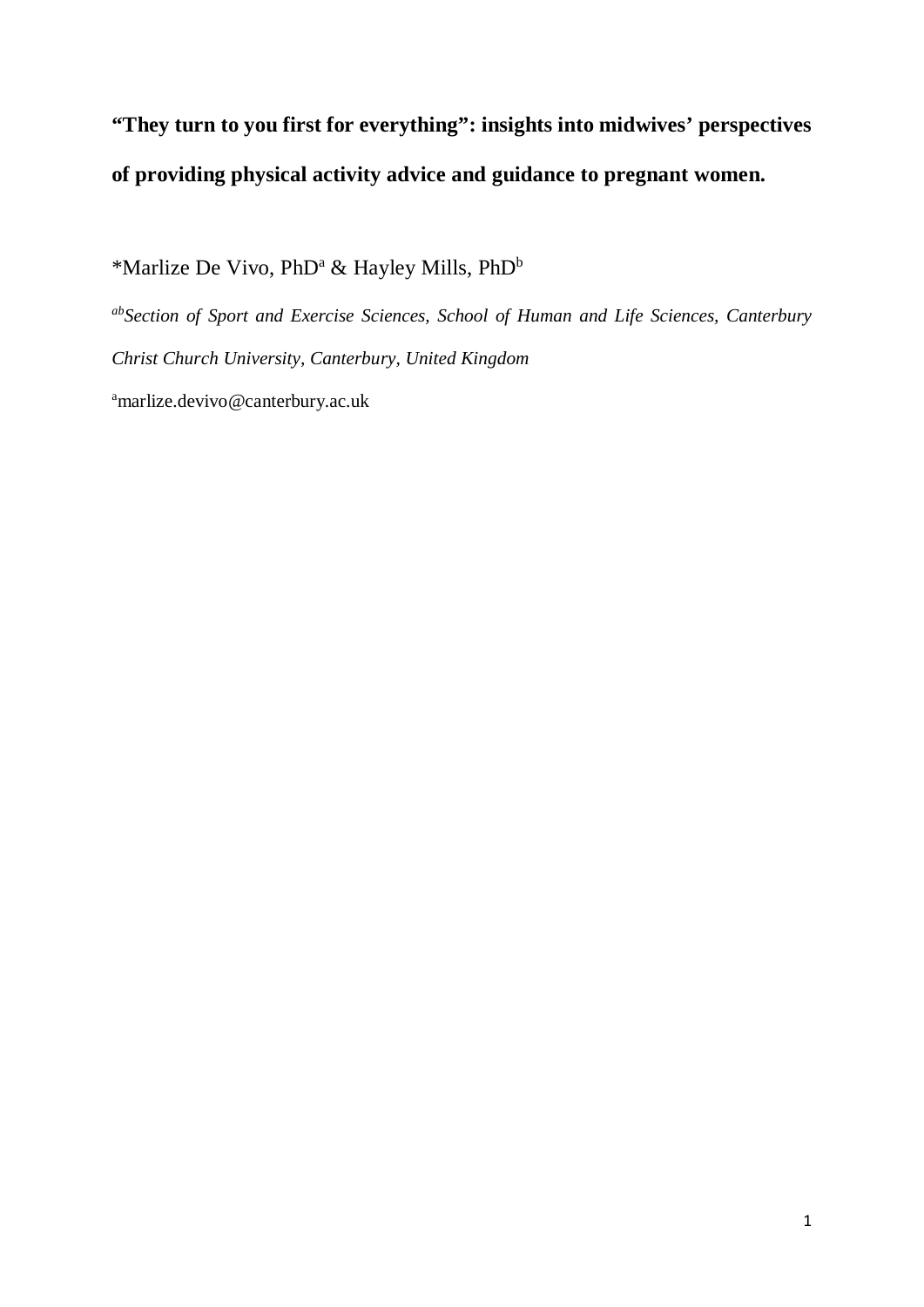# **"They turn to you first for everything": insights into midwives' perspectives of providing physical activity advice and guidance to pregnant women.**

**Background:** The antenatal period is associated with a decline in physical activity among women. Midwives are viewed central to the dissemination of information during pregnancy, however, there is little research relating to their promotion of physical activity. The purpose of this study was to gain insight into midwives' perspectives of providing physical activity advice and guidance to pregnant women. **Methods:** Community midwives  $(N = 10)$  from ten randomly selected antenatal clinics in England took part in semi-structured interviews which were audio recorded, transcribed and analysed thematically. **Results:** In relation to perceived role and responsibilities in providing physical activity advice and guidance, midwives emphasised the extent to which their profession has evolved, the perceived burden of responsibility, and the tick box approach to physical activity discussion. Midwives identified a lack of training, knowledge, confidence, time, resources, and perceptions of vulnerability as barriers to effective physical activity promotion. Despite these issues midwives proposed eight opportunities to facilitate pregnant women's physical activity engagement: (1) recognising and addressing barriers in the uptake and maintenance of physical activities, (2) professional development, (3) inter-professional collaboration, (4) communicating effectively through simple, reliable resources, (5) improved access, availability, and awareness of suitable activities in the local community, (6) encouraging a support network, (7) "selling" physical activity by challenging misconceptions and focusing on benefits, and (8) suitable motivation, incentives and reward. **Conclusions:** These opportunities identified by midwives provide foundations from which improvements in practice can result. Whilst midwives are ideally placed to promote physical activity as part of a healthy pregnancy, this is likely to be most effective as part of a wider network of practitioners that share consistent and confident messages regarding physical activity engagement. This notion has far reaching implications for practice, policy, research and the normalisation of active pregnancies in the wider population.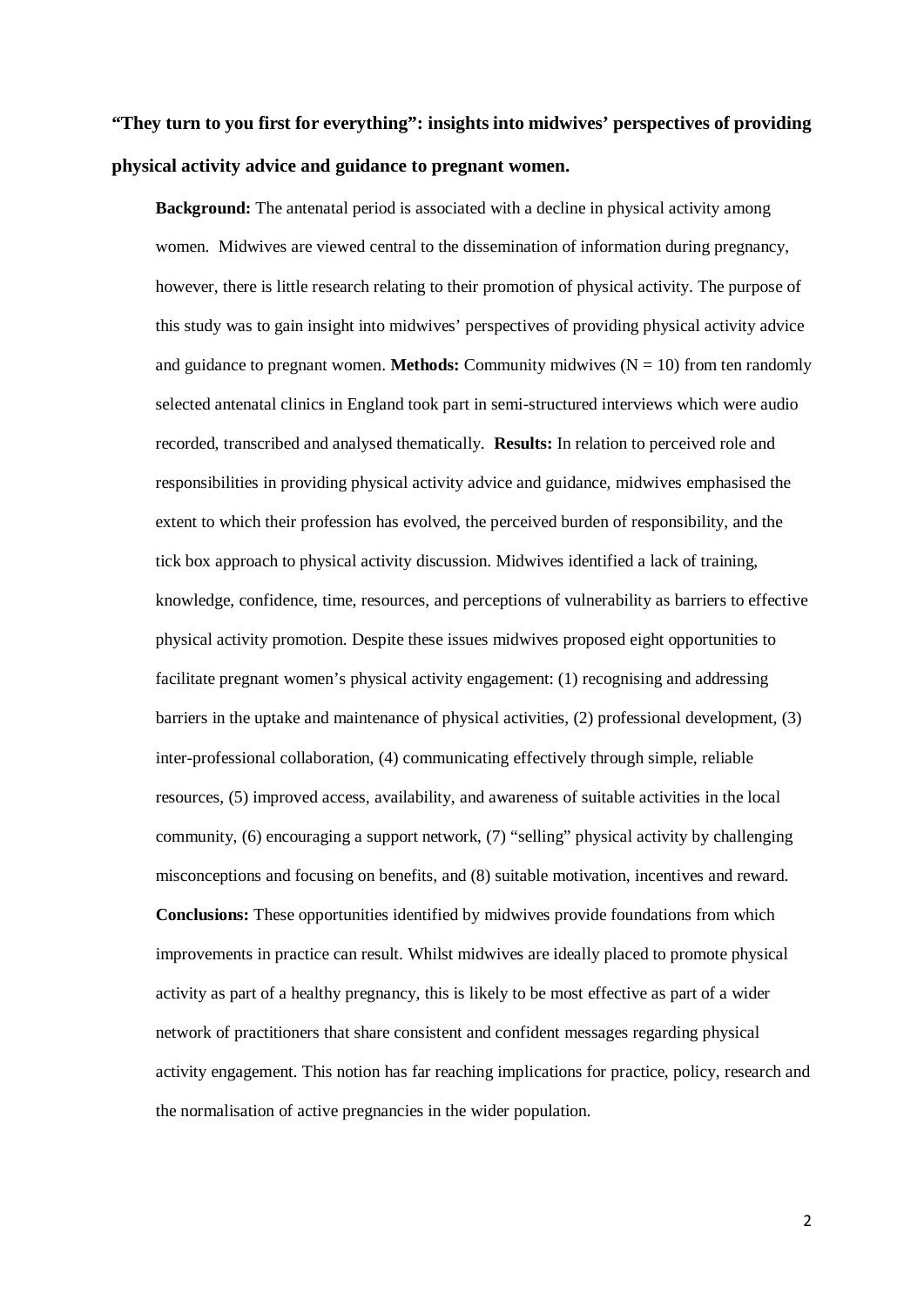**Keywords:** midwife, pregnancy, maternal, physical activity, exercise, qualitative, thematic analysis, England

# **Background**

It is recognised that the lifestyle choices made by a pregnant woman can have profound effects on the health of both mother and baby and that these can extend beyond gestation and birth [1, 2]. Pregnancy is associated with a decline in physical activity among women [3], and at the same time is viewed as a window of opportunity to address lifestyle issues [4]. It is therefore not surprising that midwives are regarded as being ideally placed to advise on diet and activity changes during pregnancy [5]. However, there is little research relating to the promotion of physical activity by midwives, with the current focus arguably on the management of pregnancy weight gain and maternal obesity [6]. Women with overweight and obesity have access to specialist maternity care pathways [7], there is a lack of pregnancy specific and consistent physical activity guidance in the United Kingdom (UK) for normal uncomplicated pregnancies [8]. Whilst the benefits of an active lifestyle is recognised in various professional documents - such as Statement 4 by the Royal College of Obstetricians and Gynaecologists (RCOG) [9] - at the time of this study there were no national physical activity recommendations for pregnant women. In a topical call for research and guidance, Reid, Smith, Calderwood, and Foster [8] suggest that the views of healthcare professionals in relation to their role in the promotion of physical activity should become a research priority. Therefore, in recognition of midwives' central role in disseminating information during pregnancy, the primary purpose of this study wasto gain insights into midwives' perspectives of providing physical activity advice and guidance to pregnant women. Three research questions were developed for this purpose: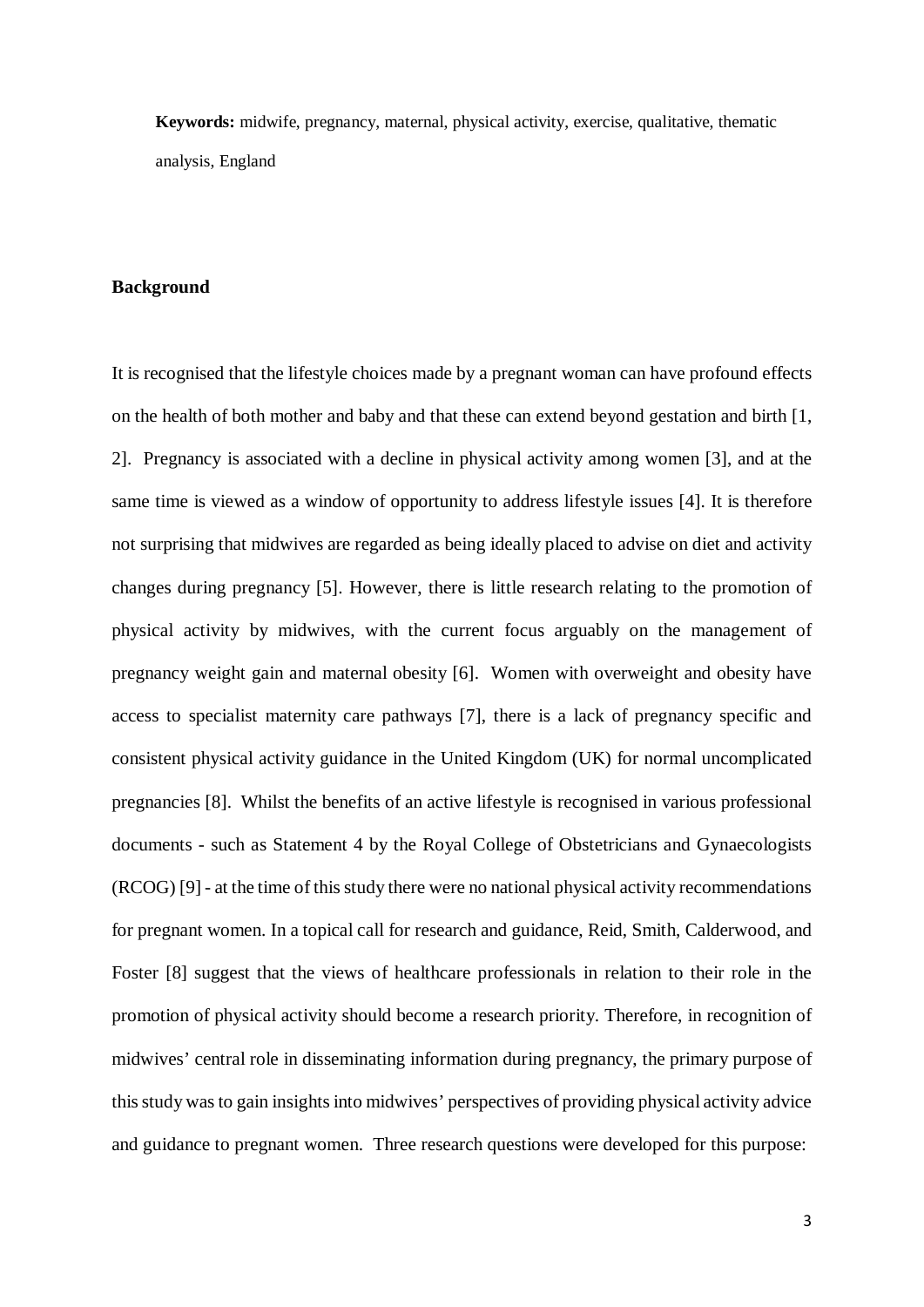- i. what are midwives perceived roles and responsibilities in providing physical activity advice and guidance to pregnant women;
- ii. what are the barriers perceived by midwives in providing effective physical activity advice and guidance to pregnant women; and
- iii. do midwives perceive any opportunities in changing pregnant women's physical activity behaviour?

#### **Methods**

#### **Design**

This qualitative study involved a semi-structured interview approach and formed part of a multiphase mixed methods research project with the overriding aim of understanding and predicting the physical activity behaviour of pregnant women. Sixty-two National Health Service (NHS) antenatal clinics across East Kent were identified and notified in writing that ethical approval and permission to carry out the study had been granted and that the antenatal clinics hosted at these locations could be selected at random to form part of the various phases of the study. Following notification, each location was assigned a number and selected through a computer-generated randomization procedure. Ten locations were randomly selected as the recruitment sites for this study.

#### **Participants**

Midwives were eligible for participation if they were at least 18 years of age, proficient in the English language, practising as a community midwife, and had been qualified for more than one year. Of the 19 midwives who were approached, 10 agreed and took part in the study. Participants had a mean age of  $50.8$  years (SD = 8.44) with midwifery experience ranging from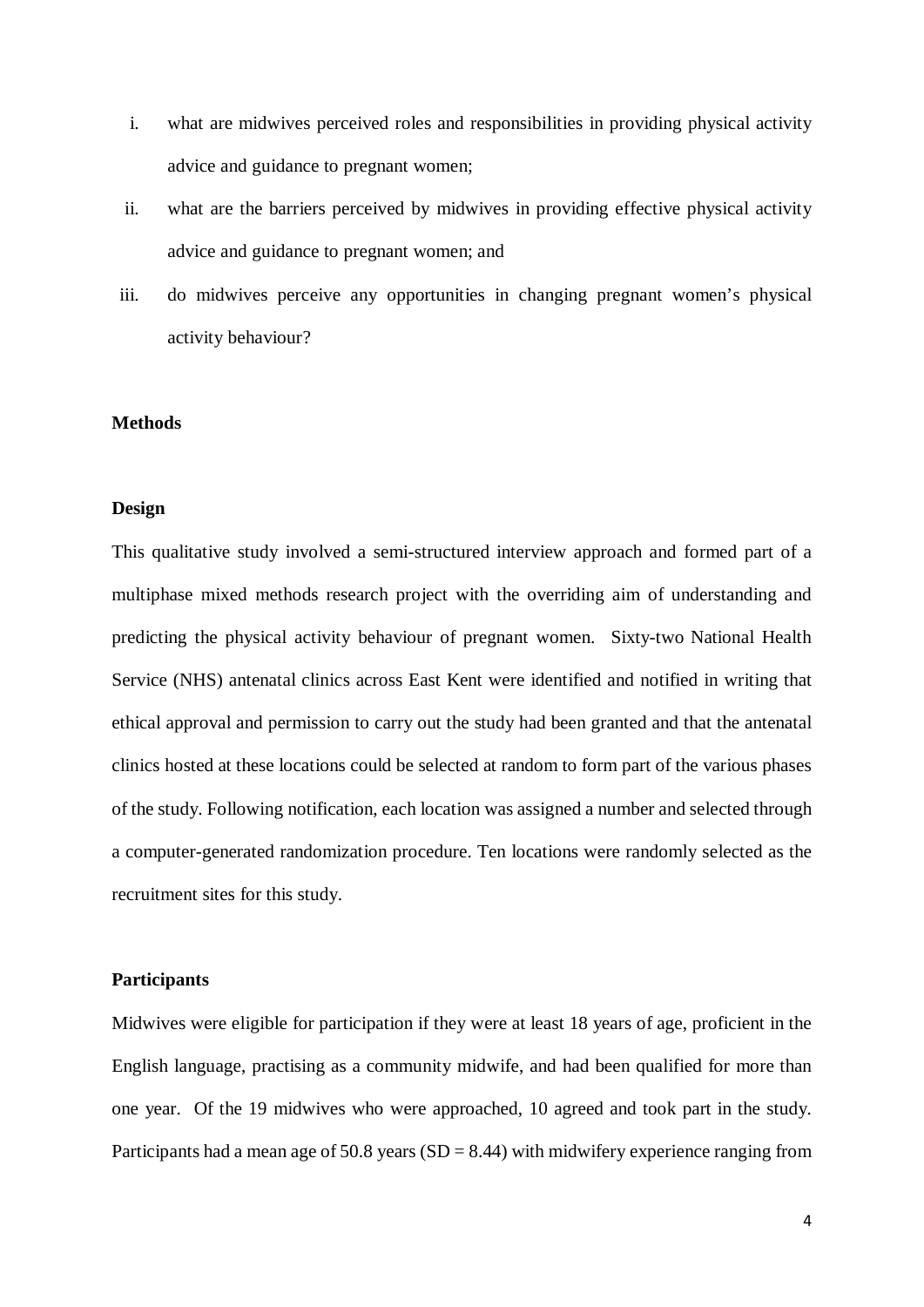5 to 37 years ( $M = 16.50$ ,  $SD = 11.55$ ). Of the six participants who reported their employment status, four indicated that they were employed full-time. All midwives had two or more children of their own.

#### **Procedure**

The first author explained the study and provided potential participants with an information sheet, consent form and demographics questionnaire. Midwives who agreed to participate were asked to return their signed consent form and completed demographics questionnaire to the researcher and were subsequently contacted by either e-mail or phone where a date, time, and venue for the interviews to take place was agreed.

The first author drafted an interview guide informed by previous research and the data produced during earlier phases of the mixed methods research project [11]. Minor revisions were made to the semi-structured interview schedule following a pilot interview with a practicing community midwife and discussion with the second author.

Face-to-face interviews took place during March to July 2015 with each interview lasting 31 minutes on average (range 20 - 74 mins). Except for one, all interviews took place at participants' place of work. All interviews were audio recorded and transcribed verbatim by the first author. A copy of the transcript was subsequently made available to each participant, providing them with the opportunity to offer further comment or clarification on the issues raised.

#### **Analysis**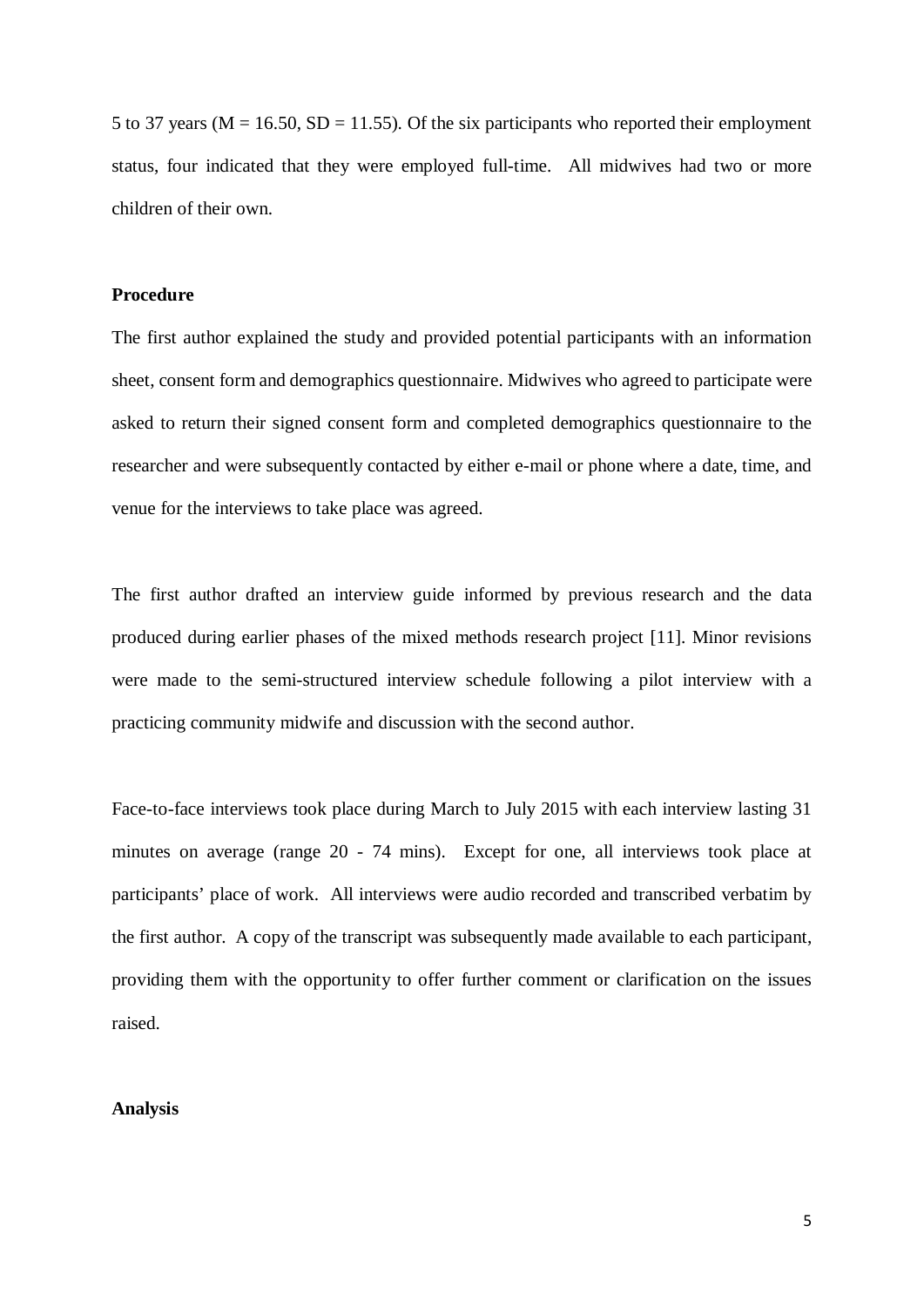A combination of inductive and deductive approaches were used to produce a thematic description of the data. Specifically, the research questions served as an a priori template for the initial deductive management of data. Themes and subthemes were then inductively identified through a six-stage process of thematic analysis involving: (1) data familiarization, (2) data coding, (3) identification of themes, (4) revision of themes, (5) defining and naming of themes, and (6) writing up [12].

Clarke and Braun [12] recommend a minimum sample of six participants when analysing interviews with the focus on identifying patterned meaning across cases rather than idiographic meaning within cases. Data saturation is, however, also suggested to be a function of the interview structure and content, and the homogenous nature of the sample, specifically, the more similarities and consistencies shared between participants, the sooner data saturation will be achieved [13]. In this context, it should be noted that the midwives participating in this study represented such a sample and that data saturation occurred at the recommended minimum sample level.

Following review of the identified themes with the second author, the findings were considered and discussed in the context of the National Maternity Review [10]. In doing so, the authors demonstrate how the promotion of physical activity during pregnancy fits within the five-year plan for improving maternity outcomes and services in England and links with wider debates about the challenges within maternity care.

Issues of trustworthiness were addressed through strategies such as member checking, source triangulation and author agreement which attests to the rigour of the overall approach [14]. Furthermore, when presenting the results, selected examples of participant quotes (i.e. raw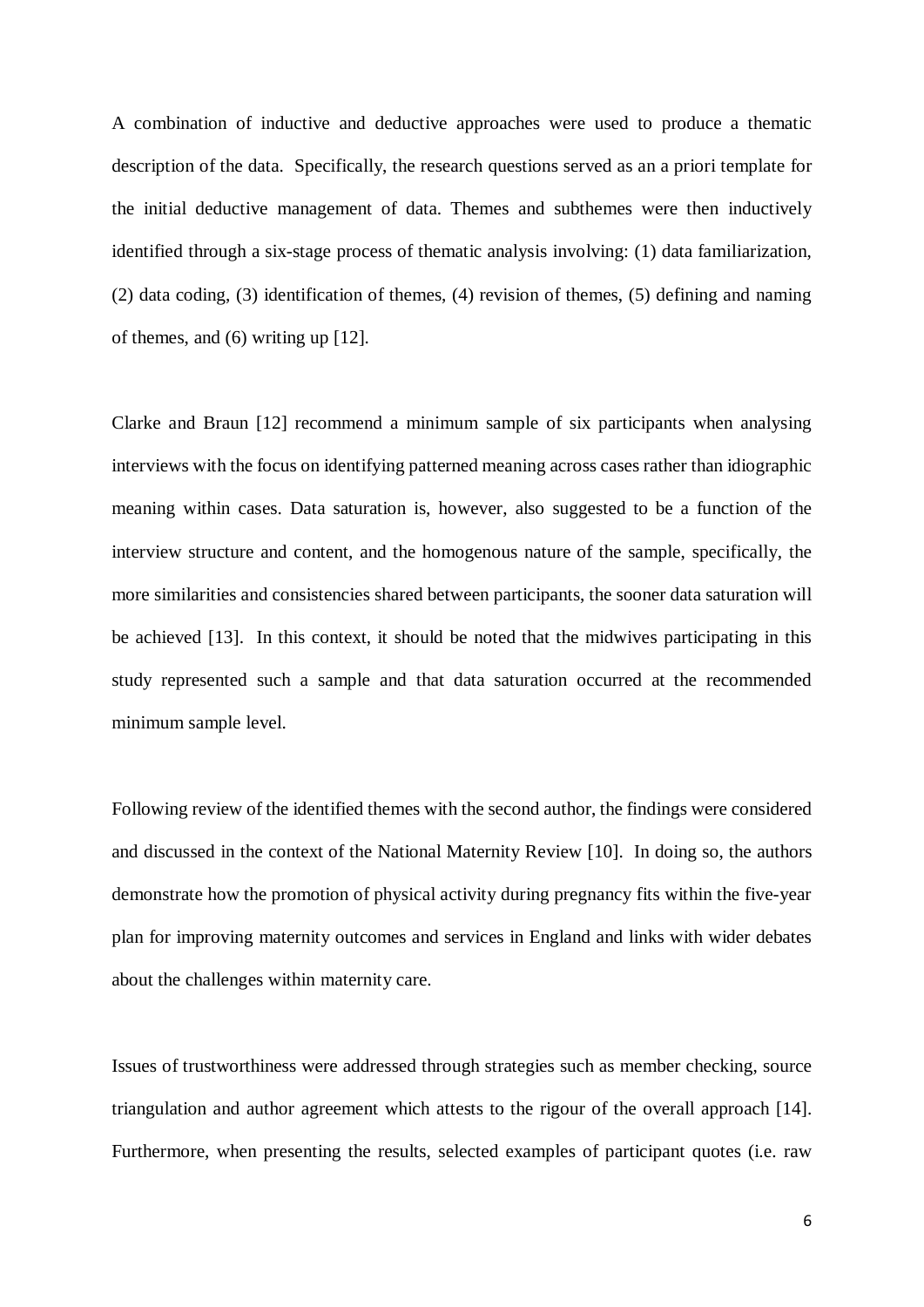data) are used to illustrate themes. To preserve anonymity, participants were assigned with pseudonyms.

# **Results**

# **(i) What are midwives perceived roles and responsibilities in providing physical activity advice and guidance to pregnant women?**

It is apparent that despite the varied and complex scope of the profession, midwives still observe a role and responsibility in advocating regular physical activity as part of a healthy pregnancy, however, there are various factors influencing their daily practice. Three main themes represent these perceptions (see Table 1).

#### *Theme 1: The midwifery profession has evolved with consequences for current practice.*

Participants reported that the profession of midwifery has changed over the years and that this extended scope of practise impacted on their ability to deliver what they perceived as quality individualised care. Two key issues (or subthemes) dominate this perception:

Subtheme 1: Midwives experience increasing demands and expectations.

Midwives perceived being subject to increasing demands and expectations from both a professional perspective but also from pregnant women themselves. These issues result in midwives being faced with daily challenges (e.g. time, caseload, staffing, paperwork, etc.) which impact on their morale and ability to care for pregnant women.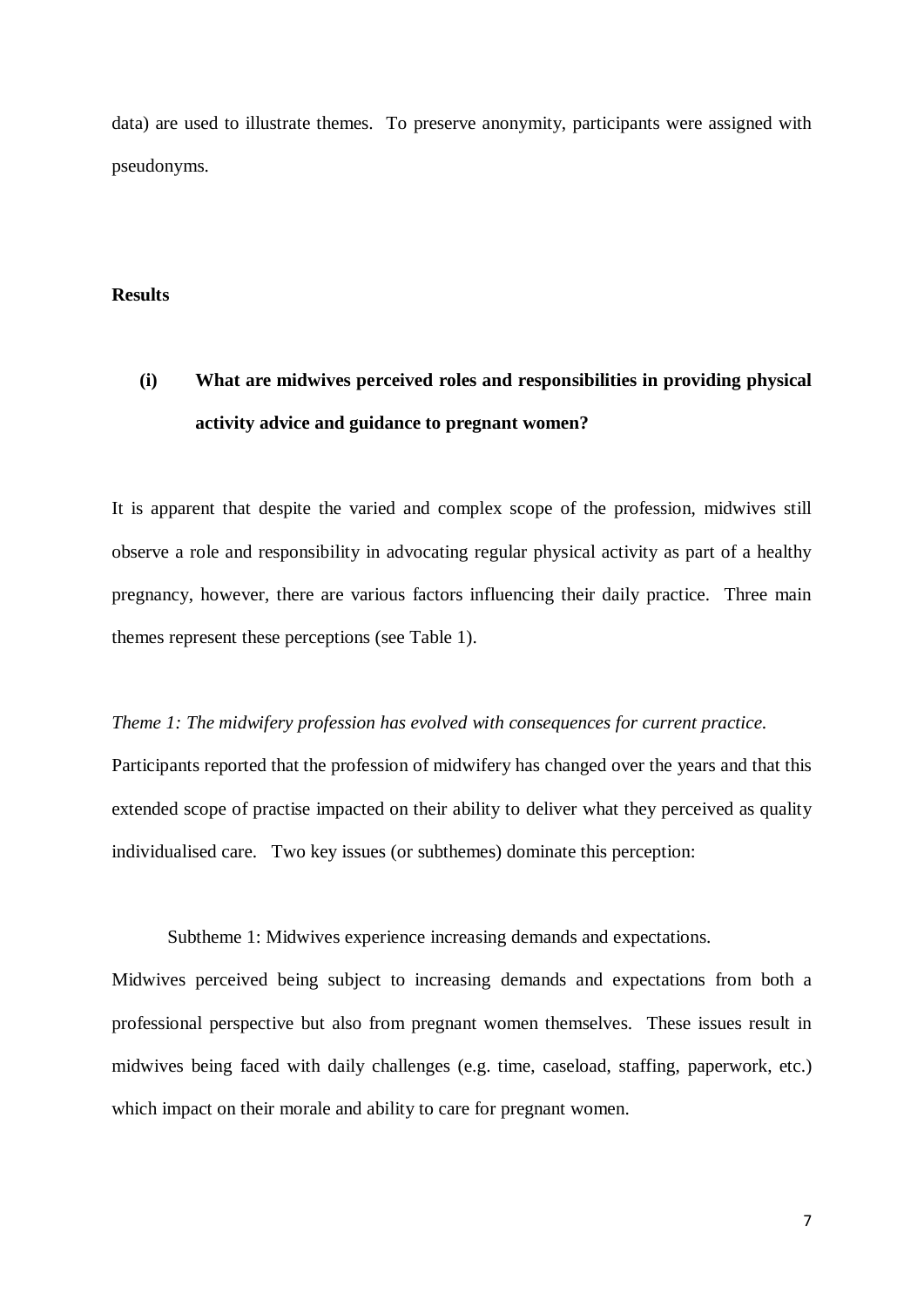Subtheme 2: Midwifery practise has become defensive in nature.

Midwives demonstrated frustration with the fact that their practice has become increasingly complicated and governed by external influences. An extended scope of practice with increasing responsibilities and the resulting fear of potential litigation have caused midwives to become defensive in their practise.

#### *[insert Table 1 here]*

# *Theme 2: The burden of responsibility.*

Providing physical activity advice and guidance to pregnant women was experienced by midwives as a disconcerting obligation where the boundaries of responsibility were blurred between health professionals, exercise professionals, and the pregnant women themselves. This perception is represented by four scenarios (or subthemes; see Table 2).

Subtheme 1: Midwives are ideally placed to provide physical activity advice and guidance.

Midwives agreed that pregnant women did not receive adequate information about physical activity during pregnancy and that the topic was not emphasised enough. However, despite feeling that they were not equipped to provide effective advice and guidance most midwives believed they were ideally placed to do so.

Subtheme 2: Pregnant women fail to take responsibility for themselves.

Some midwives also highlighted the perception that pregnant women have to take responsibility for their own health and wellbeing and that the expectation for midwives to know everything was unrealistic.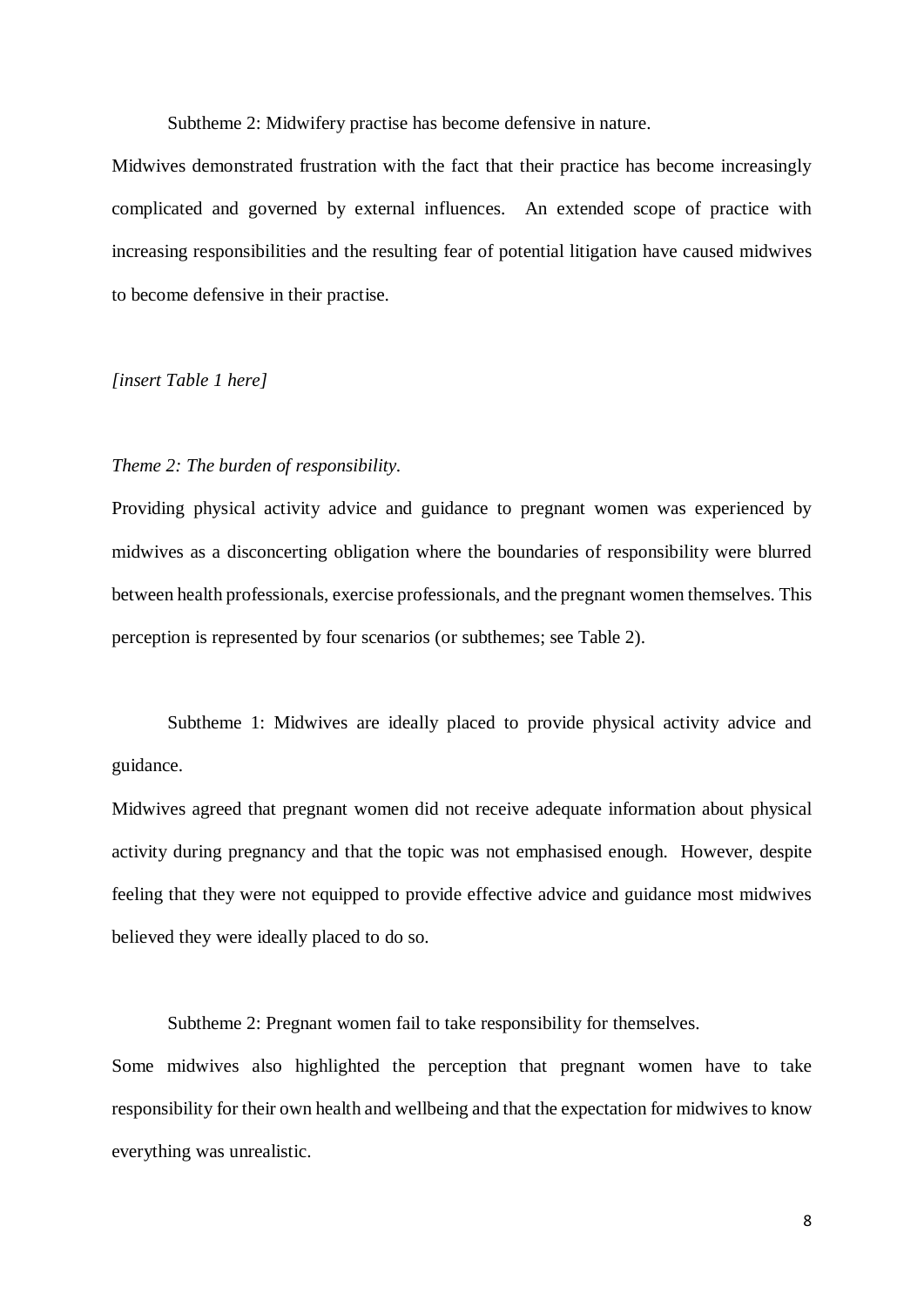Subtheme 3: Passing the buck between exercise and health professionals.

Midwives shared their experiences and frustrations of the buck being passed between exercise and health professionals. This reluctance of professionals to accept responsibility, however, appears to affect predominantly pregnant women who are regular exercisers, often leaving them without clear guidance and support to enable continued engagement with physical activity.

Subtheme 4: Lifestyle change should start with preconception clinics

Some midwives voiced the opinion that pregnancy was too late to bring about change in pregnant women's lifestyle behaviours. They suggested that health issues should be addressed prior to pregnancy with the aim of assisting women in achieving optimum health before becoming pregnant.

### *[insert Table 2 here]*

# *Theme 3: Providing physical activity advice and guidance is a tick box exercise.*

Midwives reported that the physical activity advice and guidance provided to pregnant women is limited to the initial booking appointment. Typical advice is in line with the Royal College of Obstetricians and Gynaecologists (RCOG, 2006) position statement, that is, pregnant women can continue with activities that their body is used to [9]. Three scenarios (or subthemes) are evident in relation to this theme (see Table 3).

Subtheme 1: Physical activity is only addressed at the booking appointment and not revisited again unless asked about.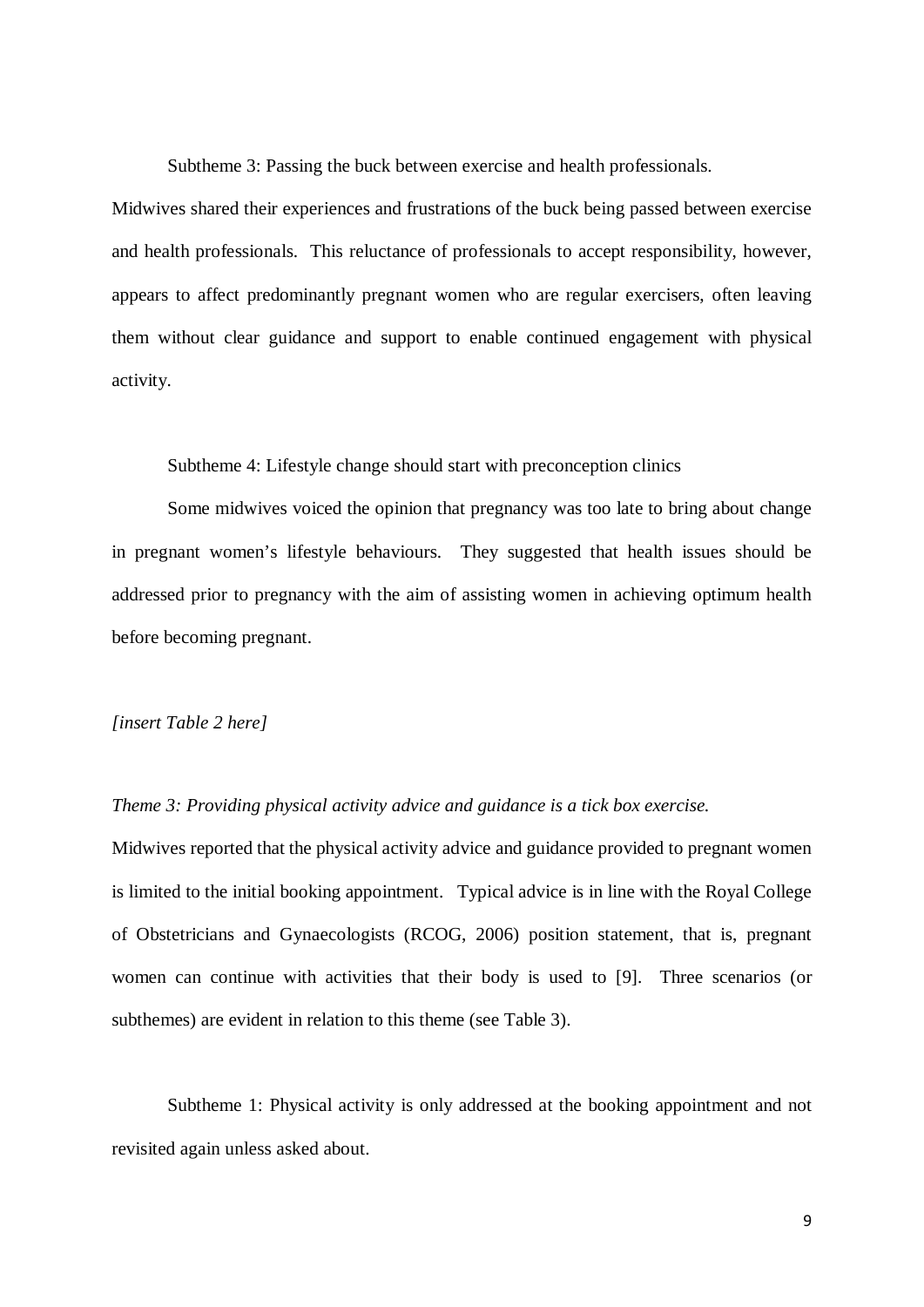Midwives described the typical process by which pregnant women receive physical activity advice and guidance as a tick box exercise at the booking appointment and further revealed that the topic was not explored or revisited thereafter unless it is brought up by the pregnant women themselves.

Subtheme 2: Only pregnant women who are regular exercisers will enquire about physical activity.

Participating midwives recognise that it is typically pregnant women who are regular exercisers at the time of becoming pregnant that will make enquiries as to whether they can continue whereas those who do not exercise regularly will often make excuses for not doing so and the issue is then not explored any further.

Subtheme 3: Emphasis on physical activity is inconsistent with midwives pushing different agendas.

The emphasis that is put on physical activity varies as it appears that midwives are pushing different agendas depending on their area of interest or speciality. Further, due to the amount of information that needs to be discussed and the time available, midwives report having to prioritise what they consider as relevant and important to each pregnant woman.

*[insert Table 3 here]*

**(ii) What are the barriers perceived by midwives in providing effective physical activity advice and guidance to pregnant women?**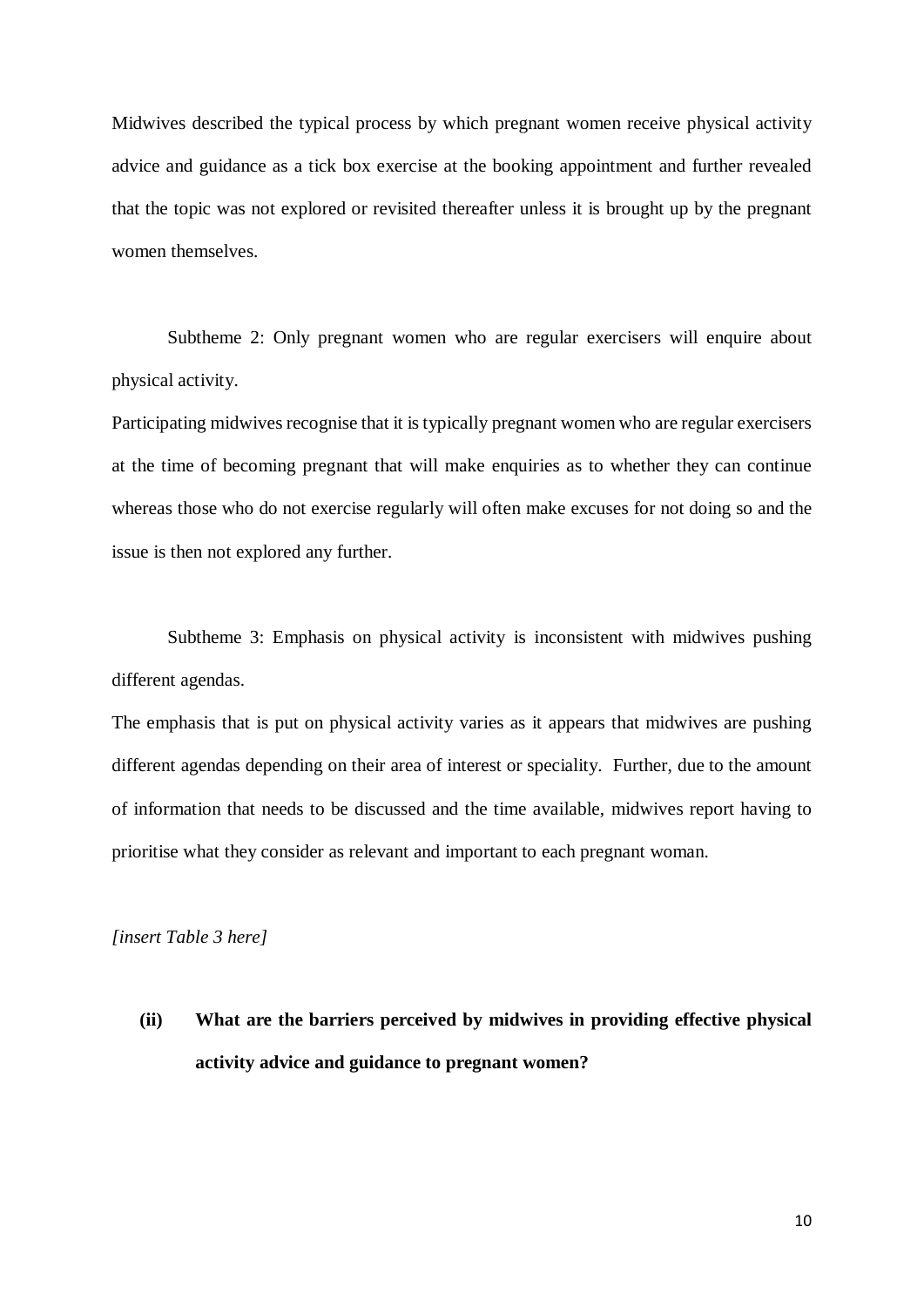Notwithstanding the value of physical activity during pregnancy, midwives felt constrained by several perceived barriers in providing effective physical activity advice and guidance. Five themes exemplify these barriers (see Table 4).

#### *Theme 1: Lack of training, knowledge, and confidence.*

Lack of training, knowledge, and confidence was cited throughout as a reason for not being able to provide effective physical activity guidance and advice. Midwives were unsure if the curriculum had changed to include the topic within the public health module of current student midwives' training but reported that it was not included as part of the training they had received. They also appeared to have difficulty in providing advice regarding specific activities, e.g. Zumba, horse riding, etc. The lack of knowledge in this area also resulted in a lack of confidence meaning that only basic advice could be provided to pregnant women.

#### *Theme 2: Time constraints and ensuing compromises.*

Midwives identify time constraints as one of the most significant barriers in providing effective physical activity advice and guidance. Typically, advice is basic and not revisited again as information and tasks are often prioritised in terms of perceived relevance and importance. In addition, having to manage time and extended caseloads means that midwives feel exposed to greater risk.

#### *Theme 3: Unawareness of suitable resources and opportunities.*

In general, midwives were unaware of suitable professional resources (leaflets, websites, books, etc.) to draw upon themselves. In most cases, midwives were happy to signpost to the NHS Choices website but felt ill-equipped to deliver tailored content. Additionally, midwives also showed a lack of awareness of suitable exercise opportunities in the local community.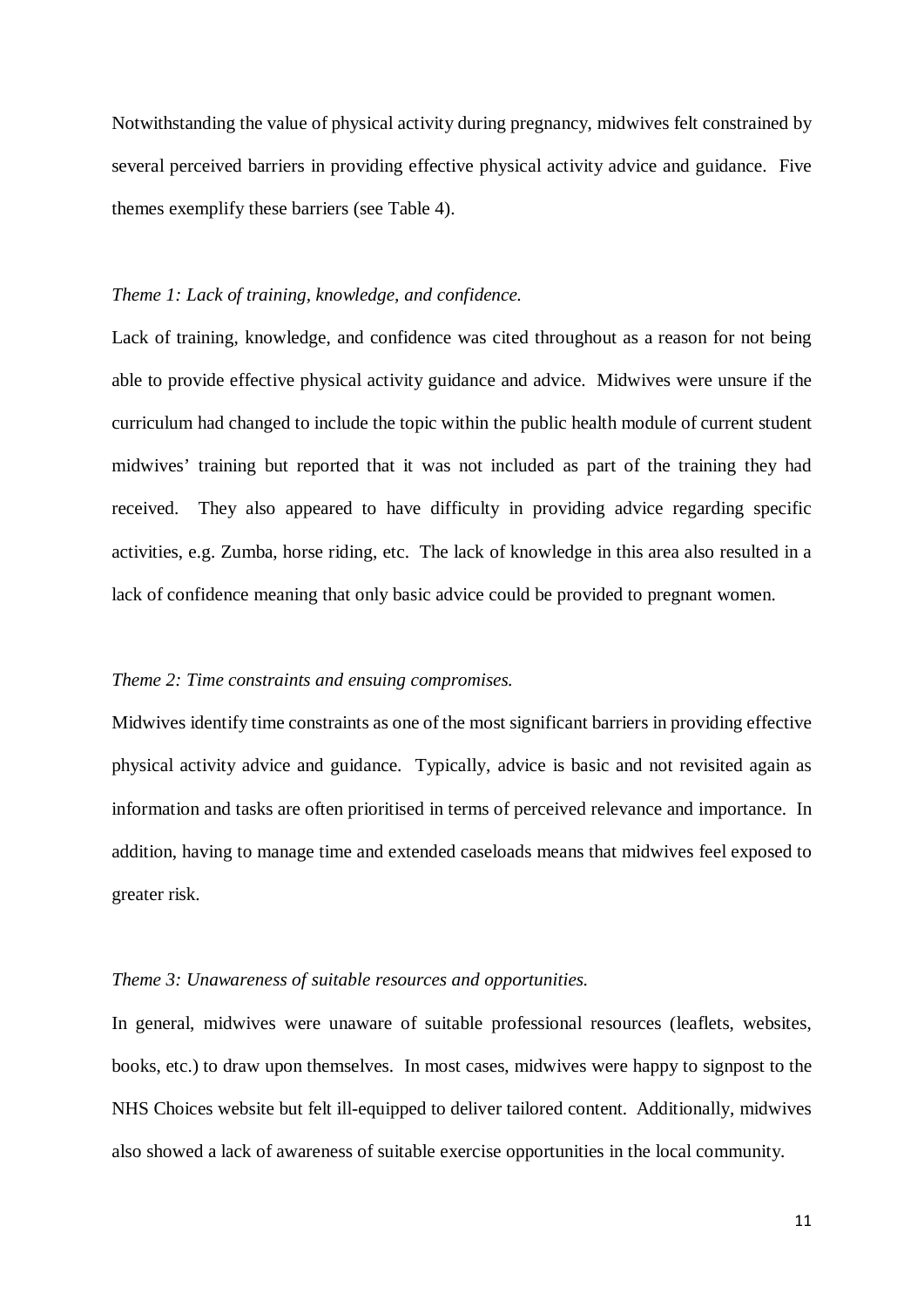*Theme 4: Reliance on common sense and own experience as opposed to evidence-based practice.*

A lack of training, knowledge and access to professional resources have resulted in midwives having to rely on common sense and their own experience to advise and guide pregnant women. A reliance on general as opposed to professional knowledge and resources leaves midwives questioning their authority in providing physical activity advice and guidance. However, midwives expressed the desire to be able to provide reliable and current information as part of evidence-based practise.

#### *Theme 5: Perceptions of vulnerability relating to inherent fears and exposure to risk.*

Midwives perceive being under increasing pressure to take on more responsibilities, however, due to time constraints, lower staffing levels, and increasing caseloads there is also the added pressure of having to manage risk in terms of safety and liability. When it comes to advising pregnant women regarding physical activity, midwives also fear not giving the right information, disappointing, upsetting, or potentially offending pregnant women.

*[insert Table 4 here]*

# **(iii) Midwives' perceived opportunities in changing pregnant women's physical activity behaviour.**

Based on their experiences of working with pregnant women in the local community, midwives identified what they perceived as feasible opportunities in changing pregnant women's physical activity behaviour. These suggestions are illustrated through eight broad themes (see Table 5).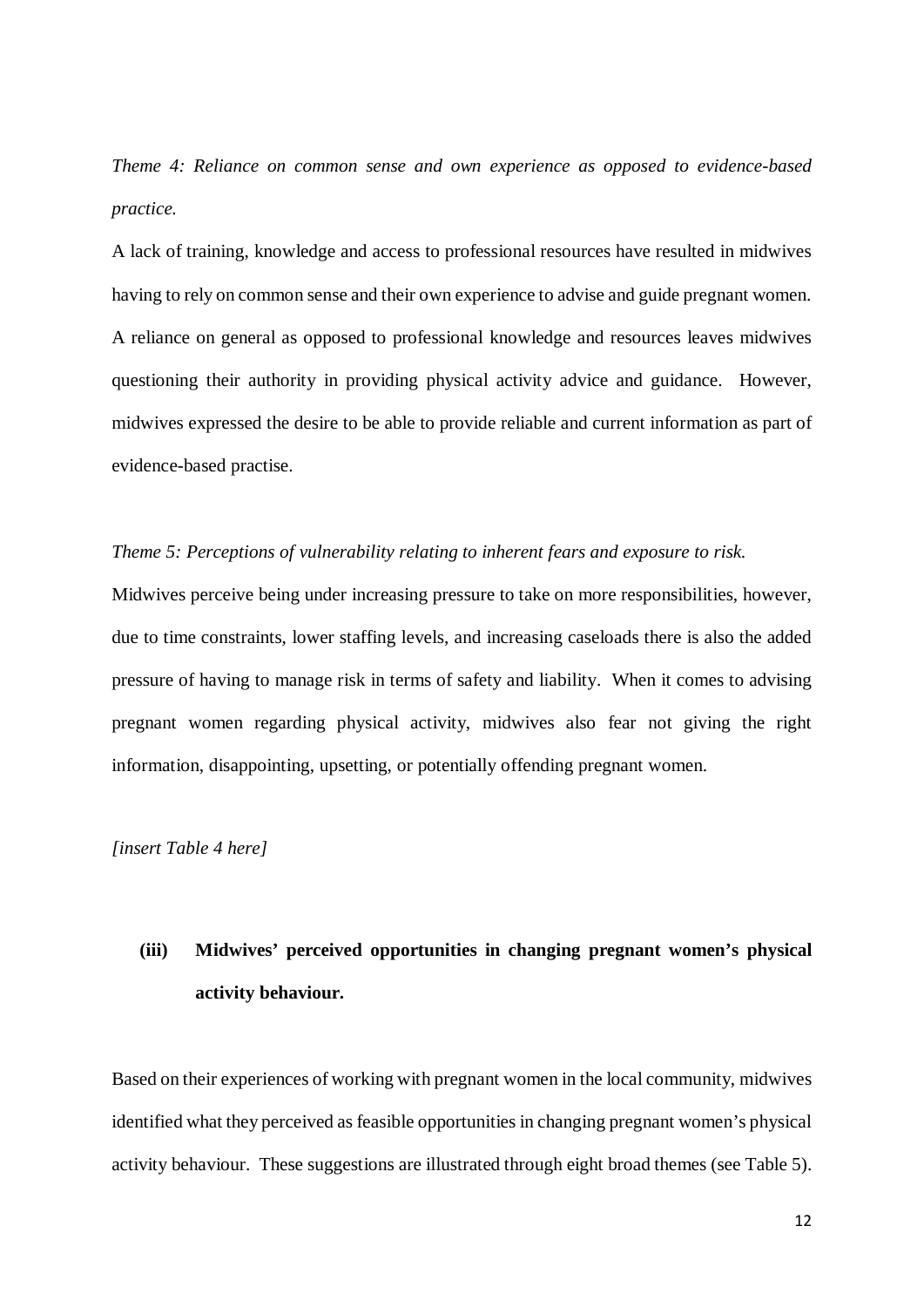*Theme 1: Recognising and addressing barriers in the uptake and maintenance of physical activity during pregnancy.*

Midwives recognised potential barriers (e.g. time, childcare, finances, work commitments, etc.) that could prevent women from engaging in physical activities during pregnancy. They then also made suggestions as to how these barriers could be addressed in order to limit reasons for not attending and improving the uptake and maintenance of physical activities. For example, activities should be free at the point of access and a crèche should be provided.

#### *Theme 2: Professional development*

Having identified lack of knowledge and training as a potential barrier in providing effective exercise advice and guidance, midwives suggested that training could be facilitated through one of their mandatory study days or as an optional online Continuous Professional Development (CPD) activity. Some midwives also suggested that physical activity advice and guidance should be incorporated as part of the initial training that student midwives receive. A final suggestion included assigning the remit of physical activity to a midwife (i.e. specialist lead midwife or physical activity champion) who could lead on the topic and update other community midwives with resources and current evidence.

#### *Theme 3: Inter-professional collaboration*

Midwives had differing views regarding an exercise referral service for pregnant women. Some suggested that midwives could do the initial consultation and then refer on to a separate service, which could involve specialist midwives or health trainers. Other midwives were more sceptical about uptake and suggested that a collaborative service provided during clinic sessions would be more successful.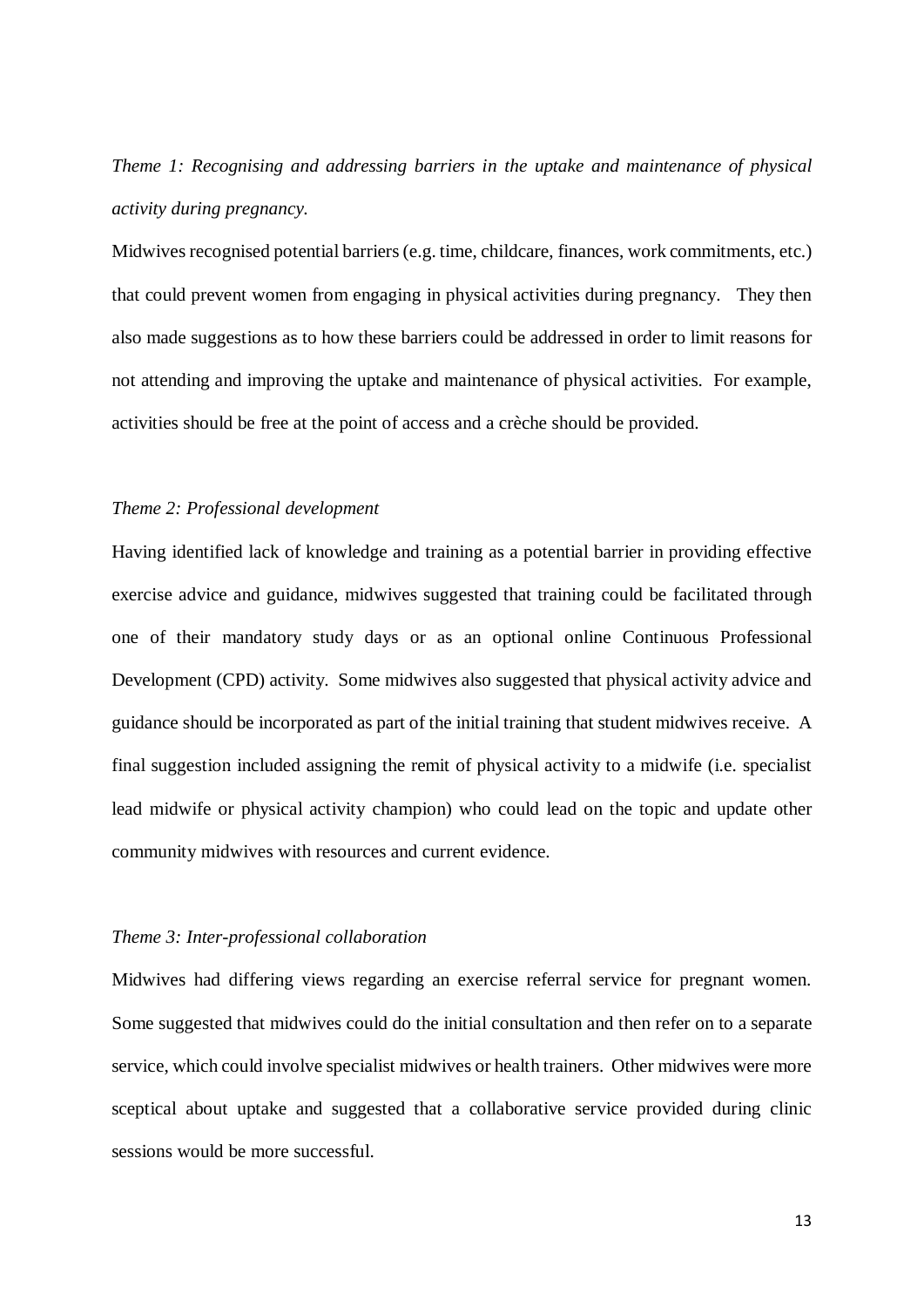#### *Theme 4: Communicating effectively through simple, credible resources*

Acknowledging that they were unaware of suitable professional resources to draw on, midwives suggested the need for simple and reliable resources (e.g. bullet style leaflets) to support their practice. Furthermore, it was also suggested that an app or online facility that was endorsed by the NHS could be a useful educational and motivational tool.

*Theme 5: Improved access, availability, and awareness of suitable activities in the local community.*

Having identified that they were unaware of the activities available, midwives suggested that Children's Centres are ideally located within the local community to facilitate activities for pregnant women. They were also keen to support services hosted by appropriately trained professionals or where midwives received additional training to host activity sessions themselves. Furthermore, midwives also suggested that physical activity advice and guidance should be specific to a pregnant women's environment and that this could include everyday activities such as walking and taking care of a family.

#### *Theme 6: Encouraging a support network*

Midwives were keen to point out and support the potential social benefit of group activities which could also serve the purpose of providing a support network throughout and following pregnancy. They further recognised that engaging the pregnant women's partner could be beneficial in terms of the support and motivation they can provide.

*Theme 7: "Selling" physical activity by challenging misconceptions and focusing on benefits.*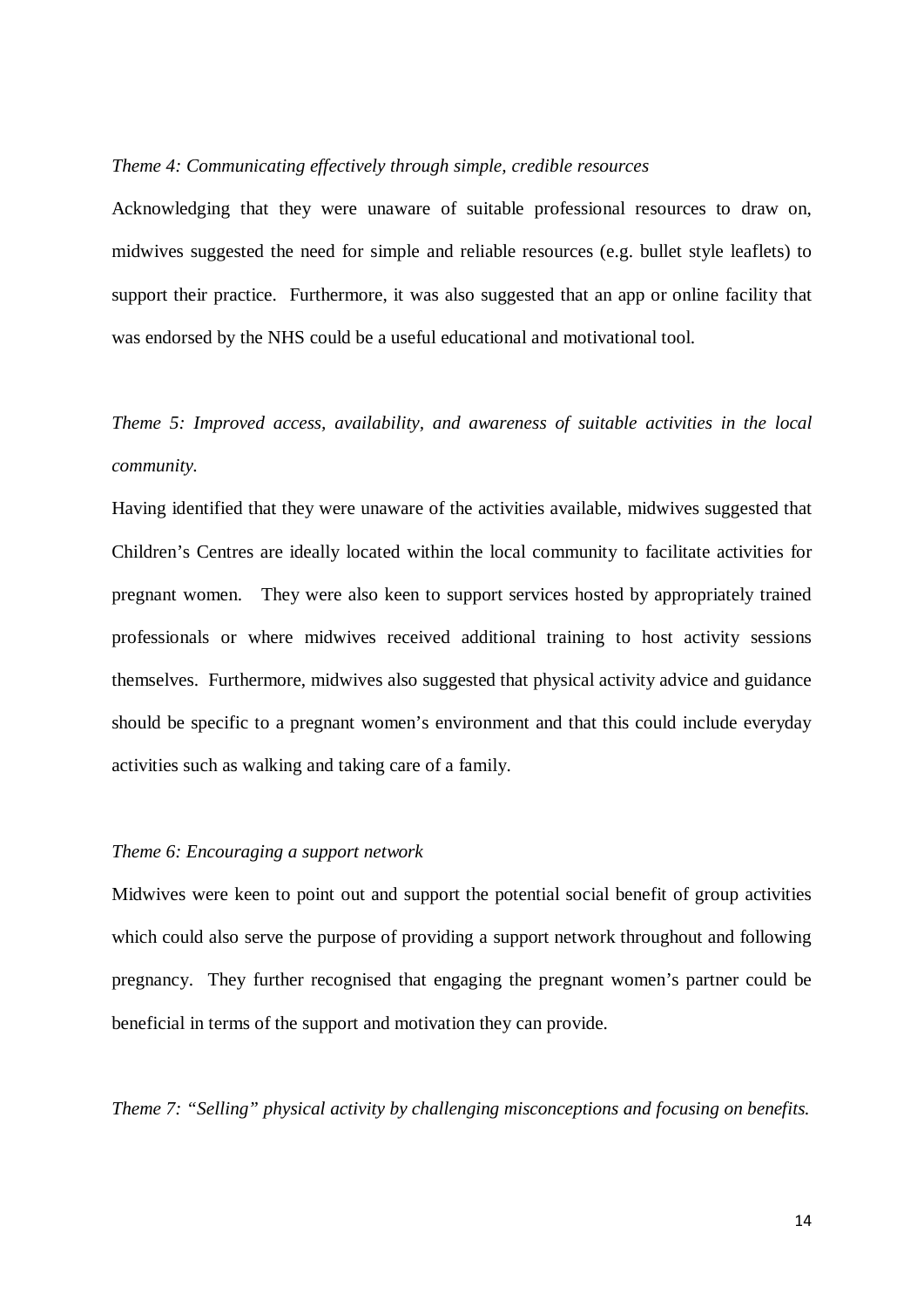When asked, midwives were able to recognise the advantages and disadvantages of an active pregnancy as identified and perceived by pregnant women. However, midwives were divided in their opinion as to whether behaviour change campaigns should be focused on potential benefits to either mum or baby. Participating midwives recognised that pregnant women may experience various concerns and challenges and felt the need to "sell" the idea of physical activity by challenging misconceptions and focusing on benefits.

#### *Theme 8: Suitable motivation, incentives and reward.*

Most midwives believed that internal motivation as opposed to external rewards would be more effective in achieving long-term behaviour change. Whilst some midwives felt no incentives should be offered, others were of the opinion that a reward or incentive should be used to attract pregnant women to join activities in the first instance. Midwives also suggested that incentives such as childcare vouchers could be used to address some of the barriers that pregnant women may be faced with.

*[insert Table 5 here]*

## **Discussion**

The purpose of this study was to gain insight into midwives' perspectives of providing physical activity advice and guidance to pregnant women in the East Kent region of England. Interrelating themes were identified around three research questions. In discussing these findings, midwives' views are also put in context of Better Births, a report of the National Maternity Review [10] which sets out the vision for maternity services in England. The report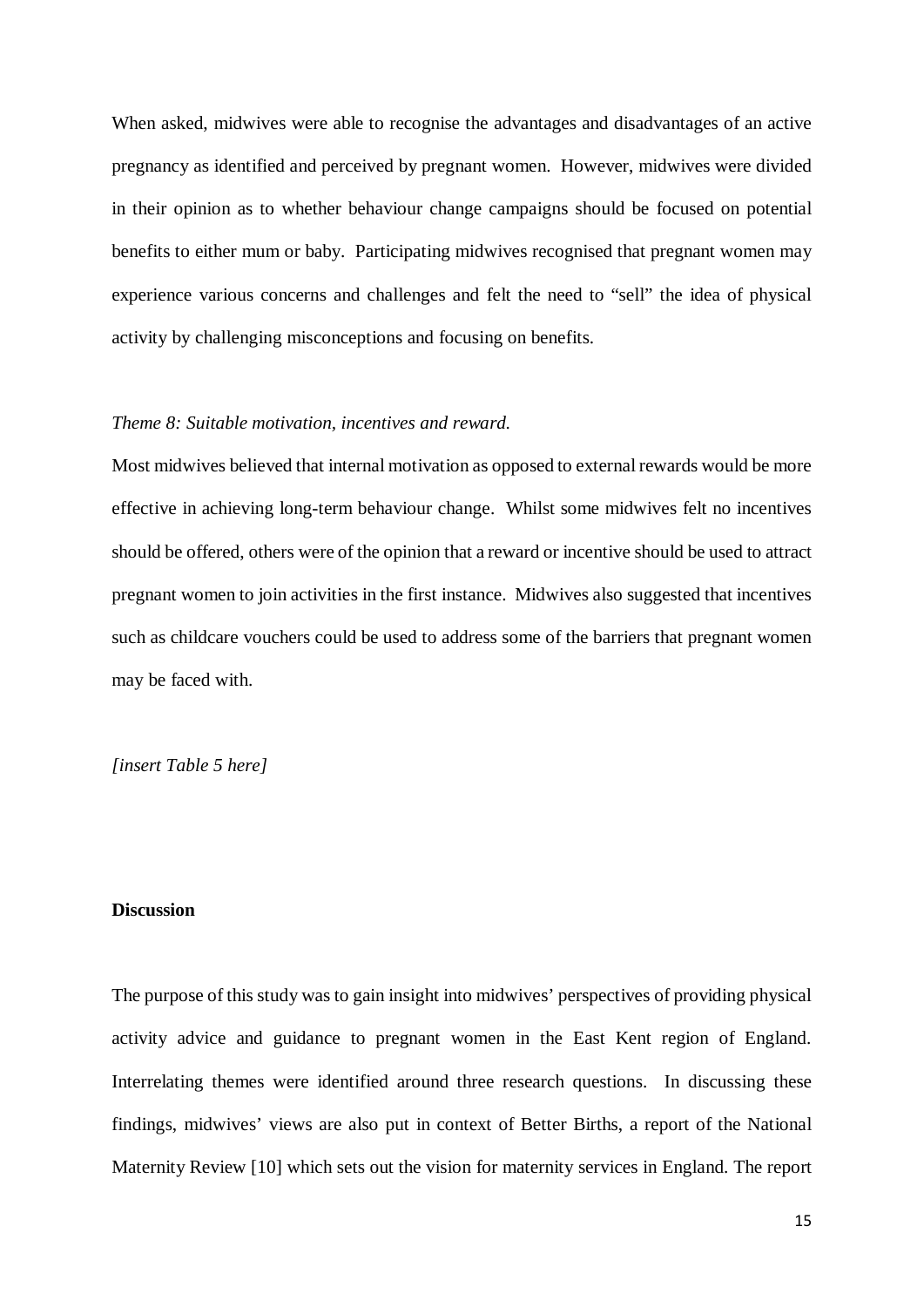set out proposals with the aim of making maternity care safer and giving women greater control and more choices in relation to the care they receive. It is recognised in this report that "each women needs to engage in a relationship with her own midwife and other health professionals, acting on advice where she can make a difference, e.g., by accepting help to give up smoking, having a healthy diet and being physically active" (pp. 84-85). Triangulating the findings of this study with those of the report recently published by the National Maternity Review [10] provides a novel vantage point for the better understanding of midwives' perspectives that might itself support the development of more effective physical activity policy and practice going forwards.

When considering their role and responsibility in providing physical activity advice and guidance, participants commented that the profession of midwifery had evolved and that the resulting vicissitudes had consequences for their current practice. Specifically, midwives experienced being subjected to increasing demands and expectations associated with an extended scope in practice. These findings echo that of the National Maternity Review [10] "with an increasing administrative burden cited as a particular difficulty. This reduced the amount of time that could be spent with women, increasing the likelihood of mistakes and missed opportunities to spot problems. A perceived litigious culture was partly to blame…" (p. 38). Similarly, midwives participating in this study perceived being exposed to greater risks. The ensuing threat of litigation and the associated costs involved have caused "midwives to practise in a risk-averse way, inhibiting their ability to support some of the choices that women may want to make, contributed to the administrative and data collection burden, and undermined multi-professional working" (p. 39) [10].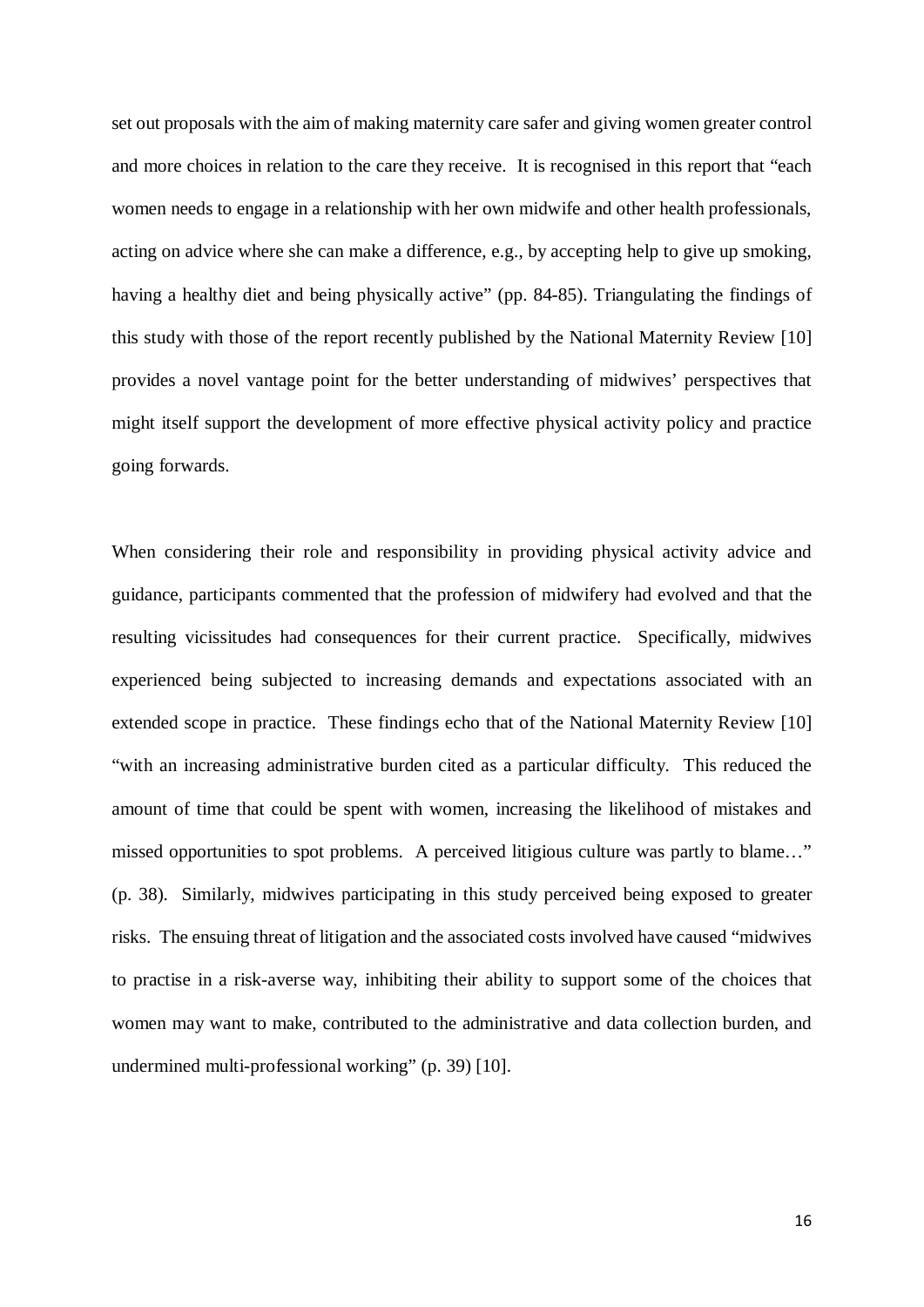Indeed, time constraints were perceived by midwives as one of the most consuming barriers in providing effective physical activity advice and guidance. Of consequence is how pregnant women perceive the resulting lack of information. For example, Olander, Atkinson, Edmunds, and French [15] point out that due to health professionals not having enough time to discuss gestational weight gain, pregnant women interpreted this as being unimportant. A further consequence of time constraints is that information and tasks are then prioritised which infers that the topic of physical activity is often neglected and expectant mums are not being presented with key evidence-based messages allowing them to make informed decisions. The National Maternity Review [10] recognises that changes will need to be made to midwifery staffing allocations so that midwives could "have more time to be able to explain a woman's choices and personalise the advice she receives" (p. 96).

Resonating the findings of previous research [5, 15, 16, 17, 29], this study found that midwives provided inadequate physical activity advice and guidance. Information was basic and limited to the initial booking appointment. Issues surrounding physical activity or lack thereof was not explored or revisited later in the pregnancy unless it was brought up by the pregnant women themselves. Specifically, women who were regular exercisers at the time of the booking appointment were most likely to initiate further discussion throughout their pregnancy. This implies that inactive pregnant women receive less information than already active women. Similar to the review by Heslehurst et al. [6], the present study indicated variation in midwives' emphasis of physical activity during pregnancy with participating midwives reporting that information had to be prioritised according to perceived importance and relevance.

Nonetheless, most midwives agreed that they were ideally placed to provide physical activity advice and guidance but that it was ultimately up to pregnant women to take responsibility for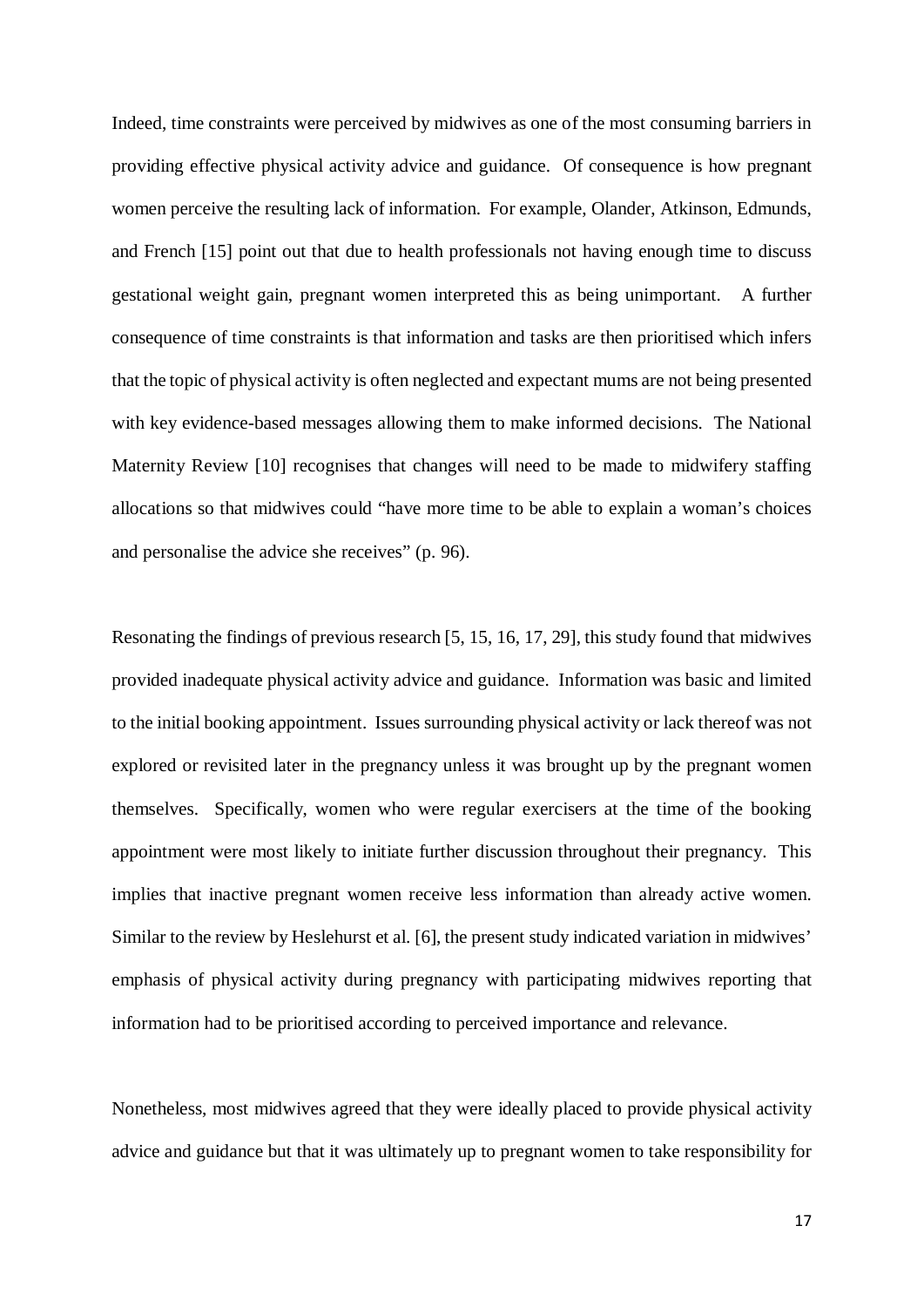their own health and wellbeing. Whilst being in control of their care is also the desire of pregnant women, Baroness Cumberland points out that "with this control comes a responsibility which mothers must accept and professionals must support – that personal health and fitness are integral to safe and fulfilling childbearing" (p. 4) [10]. However, in acknowledging the increasing evidence that regular physical activity during pregnancy improves health outcomes for both mother and baby [2], we believe the onus is on midwives to disseminate information that will allow pregnant women to make informed choices regarding their physical activity behaviours or indeed the consequences of a sedentary lifestyle.

Midwives, however, felt that they were not equipped in providing effective physical activity advice and guidance to pregnant women. The identified lack in training, knowledge, and confidence resulted in midwives not being able to address the issues surrounding physical activity exhaustively and having to rely on common sense and their own experience to advise and guide pregnant women. Given midwives' central positioning in the care pregnant women receive and the role they have in disseminating information, they must be provided with the opportunity to improve their knowledge and confidence [15]. This requirement appears to not be confined to a UK context, for example, Lindqvist and colleagues identified a need for additional physical activity training provision within Swedish midwifery education [29]. Although the need for greater investment in education and training is also highlighted in the National Maternity Review [10], training around physical activity and public health is not mentioned specifically. Importantly, not any of the midwives participating in this study were aware of relevant training opportunities, however, they appeared willing to improve their knowledge and proposed that training or upskilling should be facilitated on study days or as online CPD opportunities.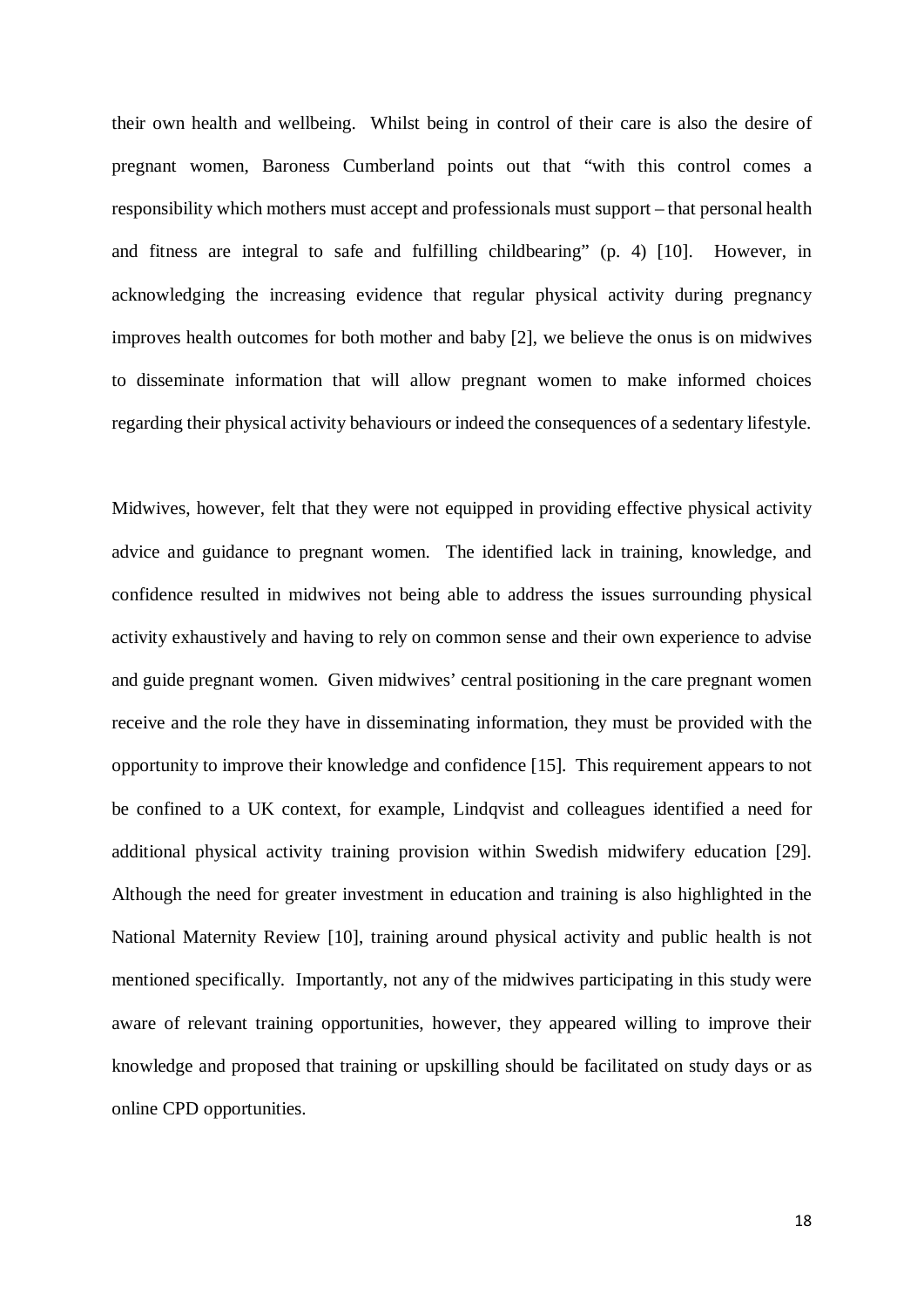The National Maternity Review report [10] identifies that pregnant women have "expressed frustration over receiving conflicting advice from different healthcare professionals throughout their care" and "wanted information to be evidence-based" (p. 33). In a recent qualitative study, Evans, Walters, Liechty, and LeFevour [18] found that a lack of knowledge or receiving misinformation or unclear advice contributed to pregnant women experiencing uncertainty about the physical activities they could engage with. This uncertainty quite often resulted in the participating pregnant women having to rely on informal sources, such as the internet, as opposed to that of a health professional. However, midwives are themselves subjected to the same level of information as the general public and are unaware of additional professional resources to draw upon. Consequently, they felt unable to address the topic from a position of authority. It is thus not surprising that participating midwives also expressed the desire to be able to provide reliable and current information as part of evidence-based practice. This evidence base is becoming increasingly relevant with a current focus in literature on the positive birth and health outcomes for both mother and baby [2]. For example, meta-analytic evidence shows that regular exercise is associated with a reduced risk of gestational diabetes, a lower prevalence of excessive maternal weight gain [19], and an increased probability of a normal delivery in healthy pregnant women [20]. Similar evidence should be used to inform practice, challenge exercise related misconceptions and elaborate on potential benefits.

Midwives showed awareness of the potential social benefit of group activities aimed specifically at pregnant women and were keen to support these. However, there was a general lack of awareness and confidence in whether suitable and credible exercise opportunities existed in the local community. This implied that they were less likely to promote specific activities, such as aqua natal, but promoted general activities, such as swimming, instead. Similarly, Heslehurst and colleagues' [6] review suggest that healthcare professionals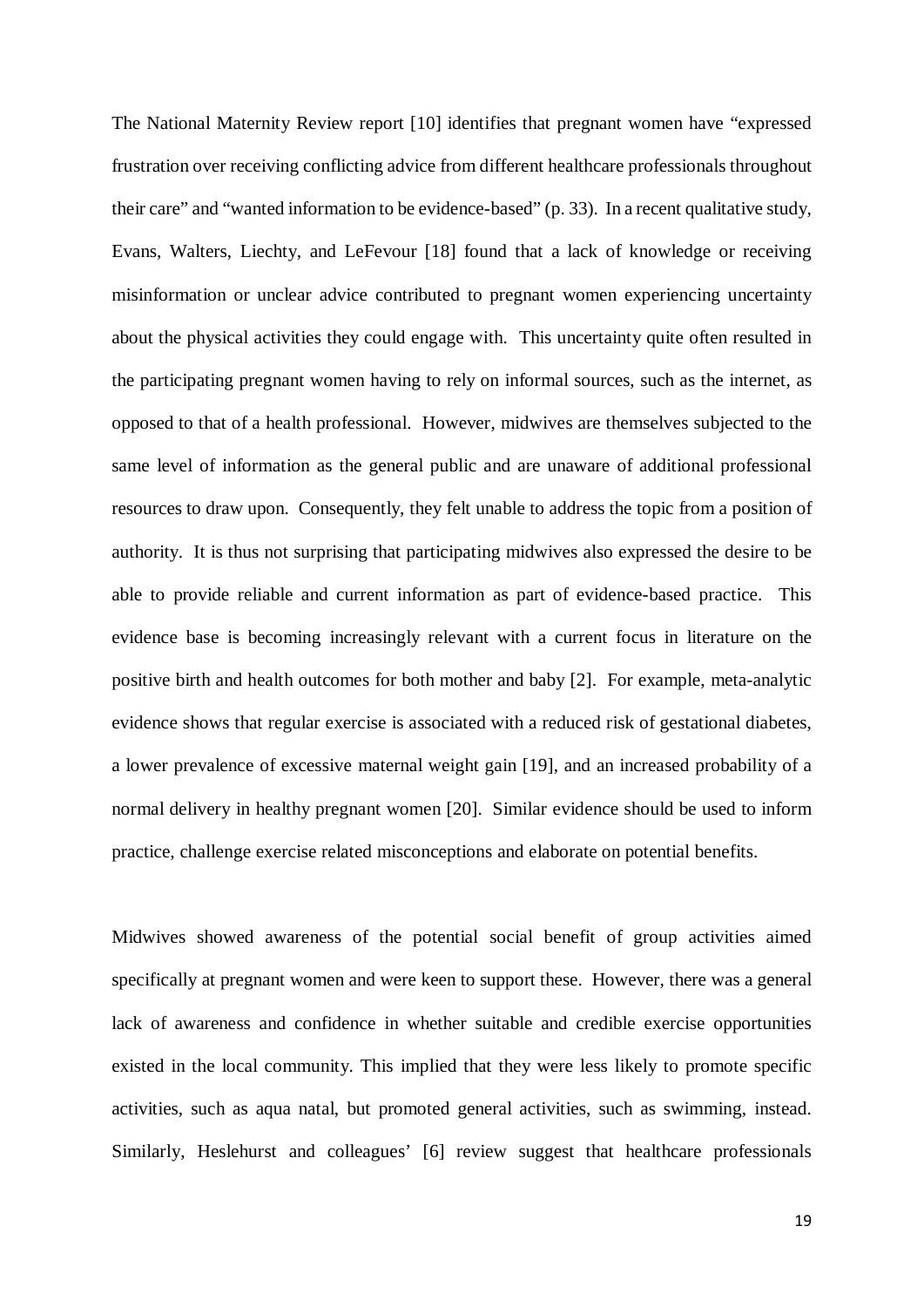perceived a lack in supporting physical activity services being available to pregnant women. Pregnant women have, however, expressed a desire for "locally relevant information about the services available, and for there to be time to discuss the information with a healthcare professional" (p. 33) [10].

Participating midwives recognised that engaging pregnant women's partner could be beneficial in terms of the support and motivation they can provide. This sentiment is highlighted in the report by the National Maternity Review [10] where expecting women stated that they "relied on their partner to support them in pregnancy and with the care of the baby and the NHS needed to recognise this and help their partners to help them" (p. 33). This finding is particularly interesting in the context of De Vivo, Hulbert, Mills, and Uphill's [21] meta-analysis showing that subjective norm, or the perceived social pressure to conform to how significant others think an individual should behave, is an important concept influencing the physical activity intentions of pregnant women.

Midwives in this study articulated their frustration with the fact that the responsibility of providing physical activity advice and guidance is often a case of passing the buck between health and exercise professionals. However, as midwives are central to the care of pregnant women and given the fact that they "must have the ability to communicate effectively with all members of the maternity team, other professionals, women receiving care and their family members" (p. 7) [22], it is therefore not unreasonable to suggest that communication and referral pathways should also include exercise professionals. Inter-professional communication, and indeed collaboration implies that knowledge and responsibility with regards to physical activity advice, guidance, and motivation will be shared in such a manner that it meets the specific needs of a pregnant woman [23]. The notion of a collaboration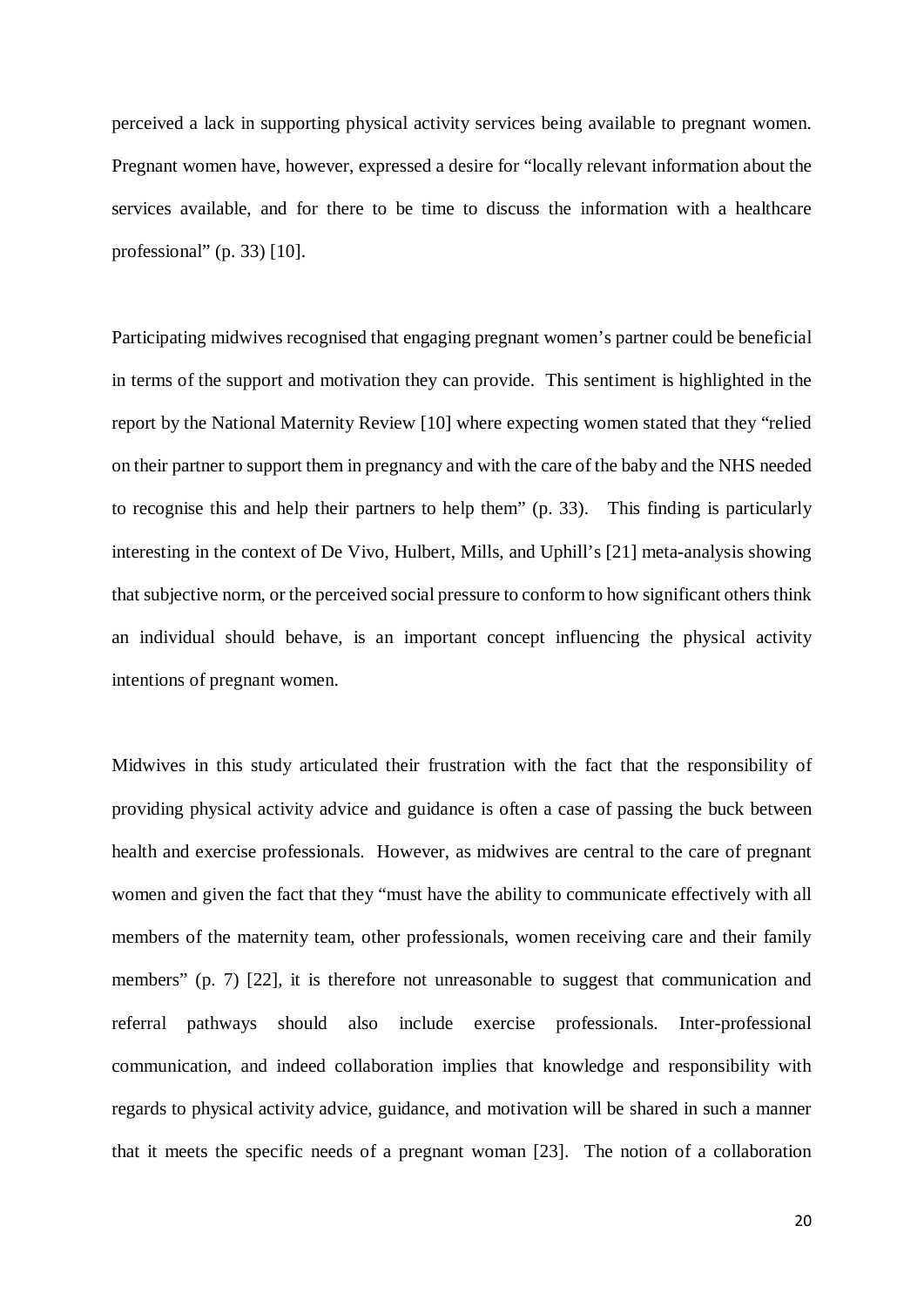between healthcare and exercise professionals was also identified as an opportunity to alleviate some of the time constraints of current practise. Participating midwives explained that they had access to additional care pathways and services for various health issues (e.g. obesity, diet, smoking, alcohol, etc.), however, for exercise there was nothing in place. Some midwives suggested that they could do the initial consultation and then refer suitable pregnant women to a separate service for further advice and guidance. Other midwives were, however, more sceptical about uptake of such services and suggested that pregnant women would give it "lip service" during the appointment and then not attend. Although such a referral pathway does not currently exist, the viability and cost-effectiveness of including pregnant women in the existing exercise referral scheme [24] or a similar service should be explored. Future research should also investigate the challenges and effectiveness of inter-professional collaboration between healthcare and exercise professionals in the context of antenatal care.

It was, however, the view of some midwives in this study that pregnancy was too late to bring about change in pregnant women's lifestyle behaviours and that health issues should be addressed in preconception clinics. This rationale is in some way reflective of current thinking involving a life-course approach to women's health which aims to maximise every contact opportunity to improve women's lifestyle and general health [25]. Indeed, the "women's health network" concept advocates that "preconception care can improve maternal and newborn health by providing the foundation for a good pregnancy and birth experience", whilst also promoting pregnancy as the "optimum time to help promote a healthy lifestyle and introduce preventative measures for reducing ill health in the mother and baby" (p. 1) [25]. Pregnancy presents multiple opportunities to influence the health and wellbeing of mothers and their children and may also be the first time that a woman and her family have continued contact with health services [10]. Whilst the proposed women's health network is yet to materialise,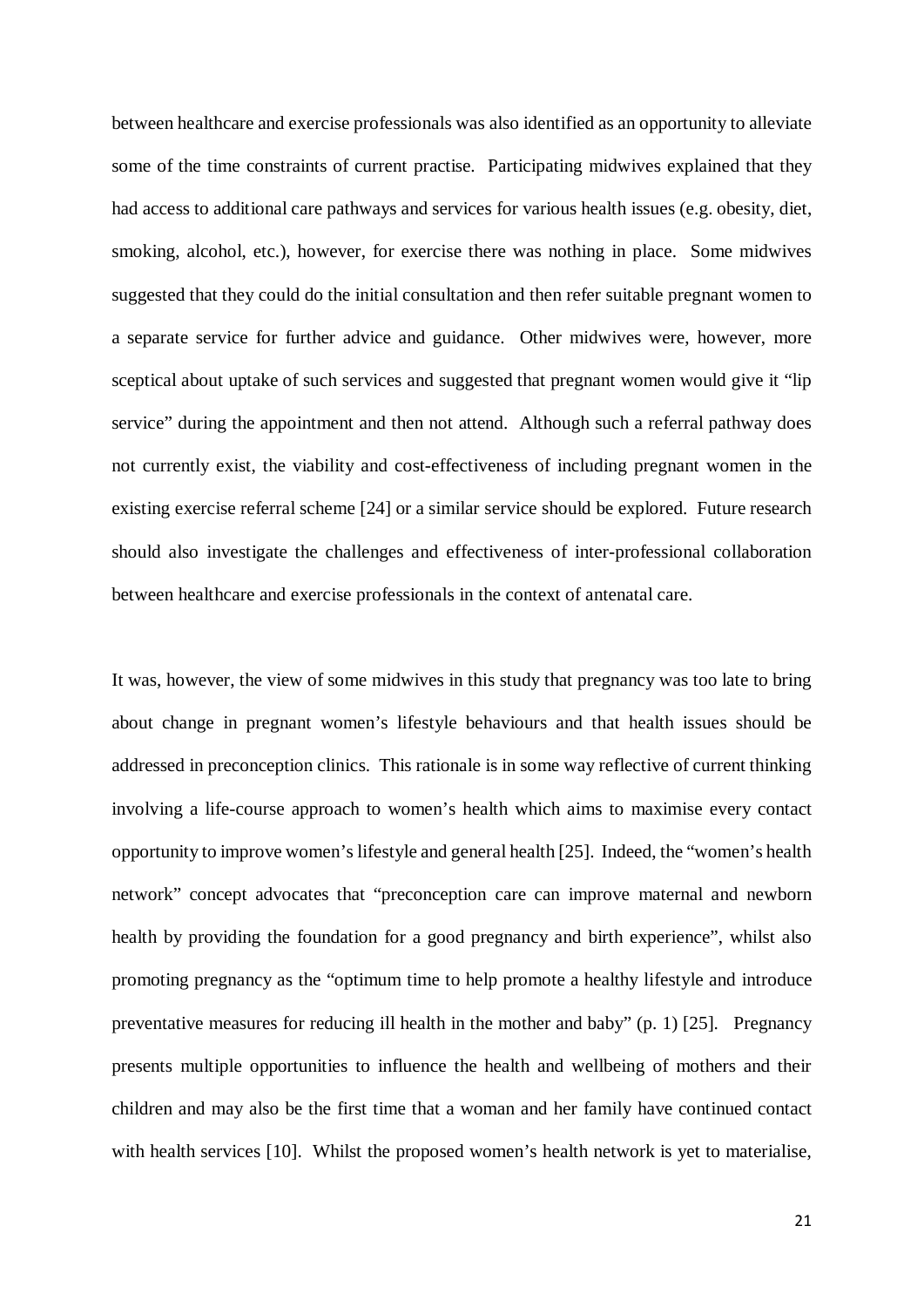maternity services are well established with opportunities to improve women's and children health being missed far too often. Midwives' role in securing better outcomes for mothers and babies in the broader context of population health needs to be made more explicit [26].

Communicating about health behaviours have, however, also brought to light perceived issues of vulnerability. Midwives disclosed a fear of not giving the right information, disappointing, upsetting, or potentially offending pregnant women. Similarly, Schmied, Duff, Dahlen, Mills, and Kolt [27], reported that when discussing the issue of obesity, midwives who were overweight or obese themselves had described feeling either comfortable stating that they were not good role models or uncomfortable that their body image portrayed them as not being good role models. However, midwives who were normal or underweight also felt uncomfortable broaching the subject. Likewise, Foster and Hirst [28] reported that midwives expressed concern about upsetting pregnant women as they risk spoiling the pregnancy and the relationship between them breaking down. Issues of authenticity and vulnerability are thus barriers to midwives being able to communicate effectively regarding health behaviours or as Foster and Hirst [28] reported, absolving themselves from addressing these issues entirely.

Despite facing several challenges, midwives identified eight feasible opportunities in changing pregnant women's physical activity behaviour, which included: (1) recognising and addressing barriers in the uptake and maintenance of exercise participation during pregnancy, (2) professional development, (3) inter-professional collaboration, (4) communicating effectively through simple, reliable resources, (5) improved access, availability and awareness of suitable activities in the local community, (6) encouraging a support network, (7) "selling" physical activity by challenging misconceptions and focusing on benefits, and (8) providing suitable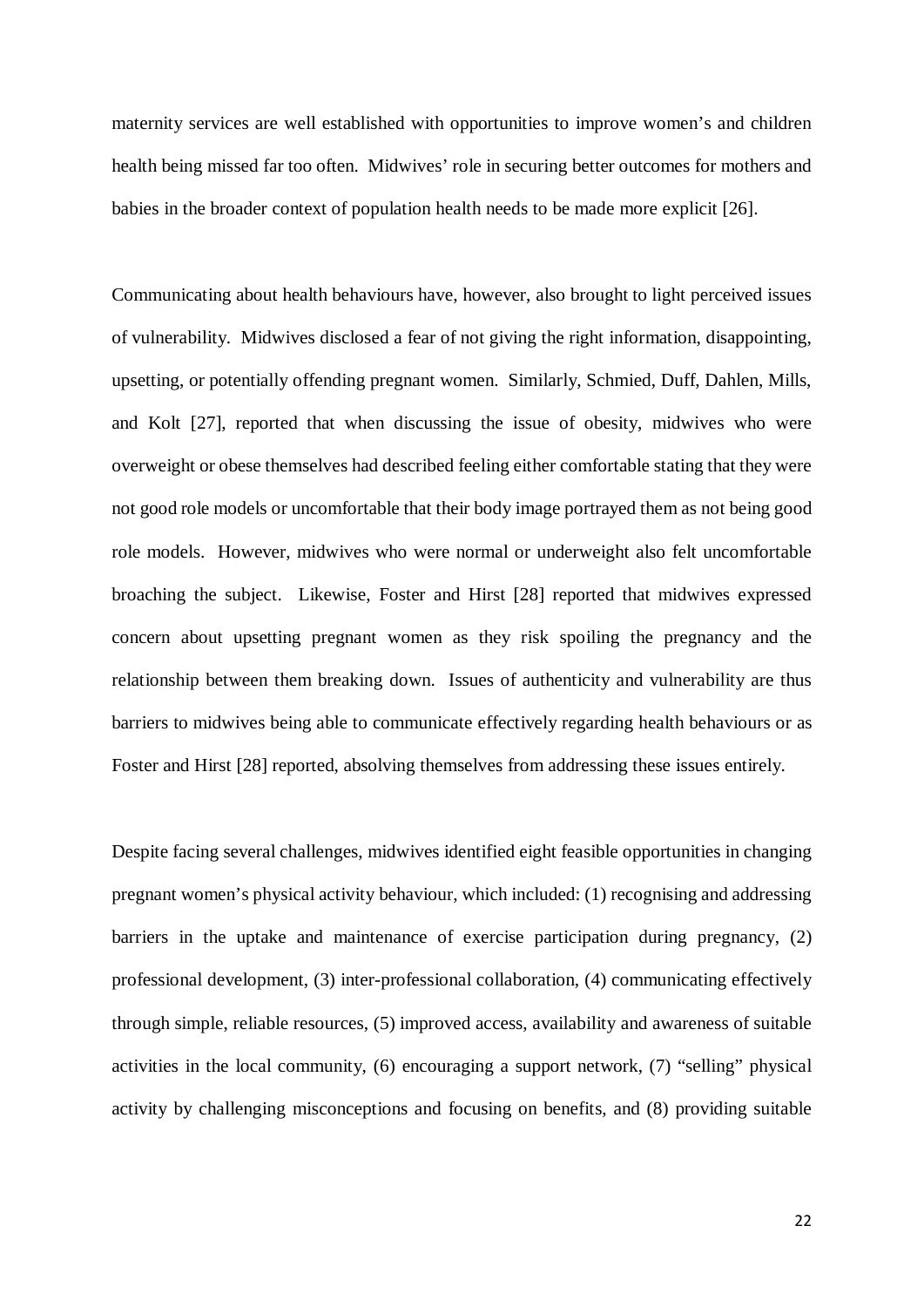motivation, incentives and reward. These suggestions and the issues raised by midwives should continue to be explored in both practice and future research endeavours.

# **Limitations**

It is necessary to acknowledge that both the authors are exercise scientists with the opinion that women should be able to enjoy active pregnancies. This reflective position may therefore have influenced our interpretation of the data. However, our aim was to be a voice for midwives and to represent their opinions accurately. Rather than framing the study based on our own perceptions, the semi-structured interview schedule was informed by data obtained from pregnant women participating in an earlier phase of the mixed methods research project [11]. However, whilst the interviewer was portrayed as an "outsider" and it was made clear that there were no right or wrong answers, it became apparent that the study in itself raised awareness of the topic prompting participants to discuss their practises with colleagues. This is illustrated in the following quotations:

"Do you know what, now, since meeting you and, you know, and umm, and speaking to the girls after they've spoken to you actually *(laughing),* I realised that we don't, umm, we don't put enough emphasis on exercise during pregnancy, well I, I know, myself, I don't." [Lucy]

"Physical exercise, how could you change that? Since I've seen you, I talk about it more, does that help *(laughing)*." "I do speak about it more and I notice that generally, umm, collectively as a little group of midwives we've spoken about exercise more, cause we've all gone 'what do you do to promote' and it will be, it's quite interesting of what we all say and do…" [Louise]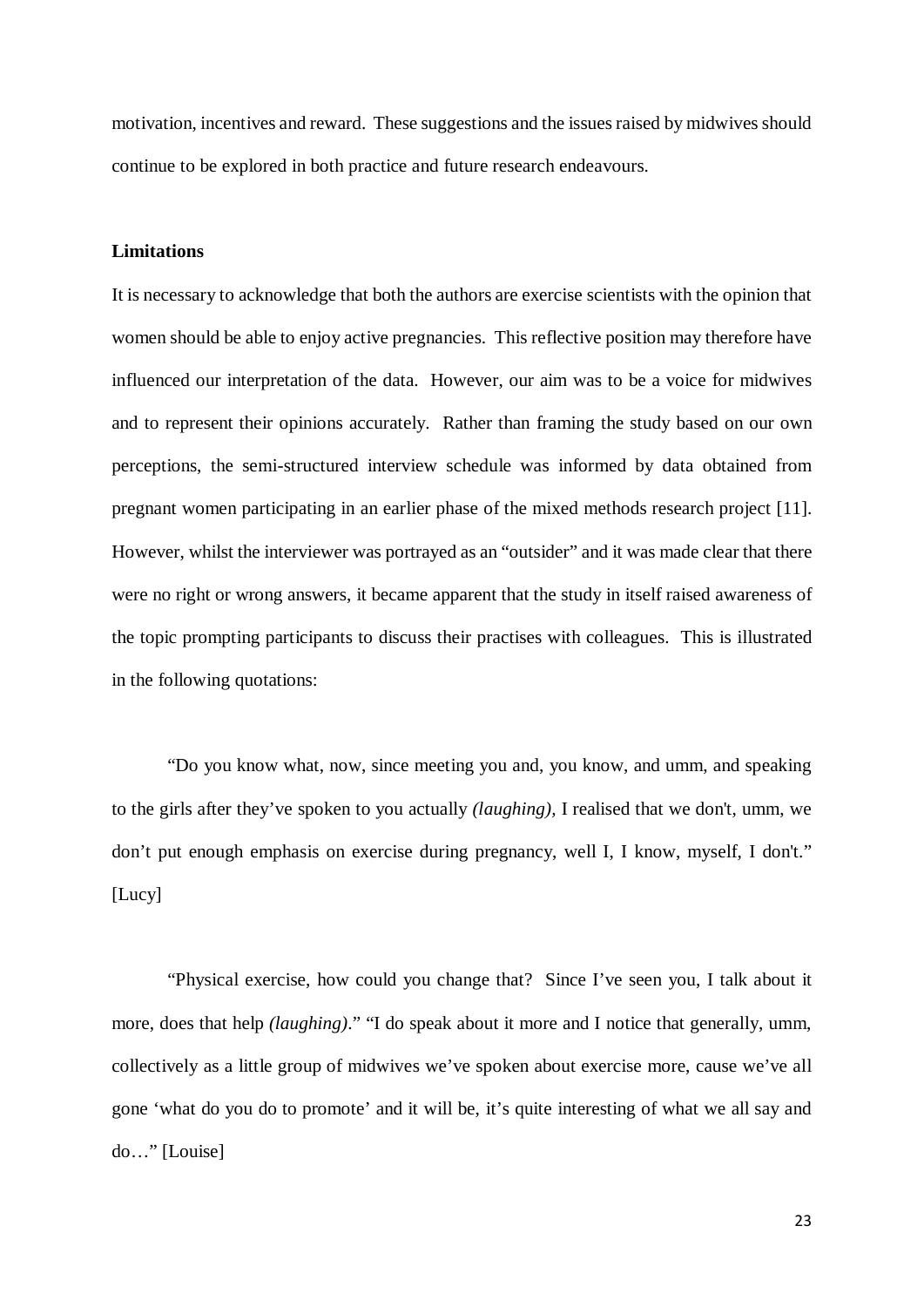Although discussions between colleagues may have resulted in introspection and influenced the interview discourse, there is no reason to believe that midwives were not sincere in their accounts or that this affected the study's outcome.

#### **Conclusion**

Midwives feel strained by the increasing demands of their profession and pregnant women's expectation for them to be the "fount of all knowledge" to who they turn first for all information. This perception includes their role and responsibility in securing better health outcomes for mothers and babies through the promotion of physical activity. However, several barriers exist which prevent effective physical activity advice and guidance from being delivered with authority. Whilst hypothetically midwives are "ideally placed" to advise regarding physical activity, this is not always feasible. Instead, they may be better placed as agents in a wider network of facilitators that share a consistent and confident message regarding physical activity during pregnancy. This notion has far reaching implications for practice, policy, research thereby facilitating the normalisation of active pregnancies in the wider population.

# **Abbreviations**

#### NHS: National Health Service

RCOG: Royal College of Obstetricians and Gynaecologists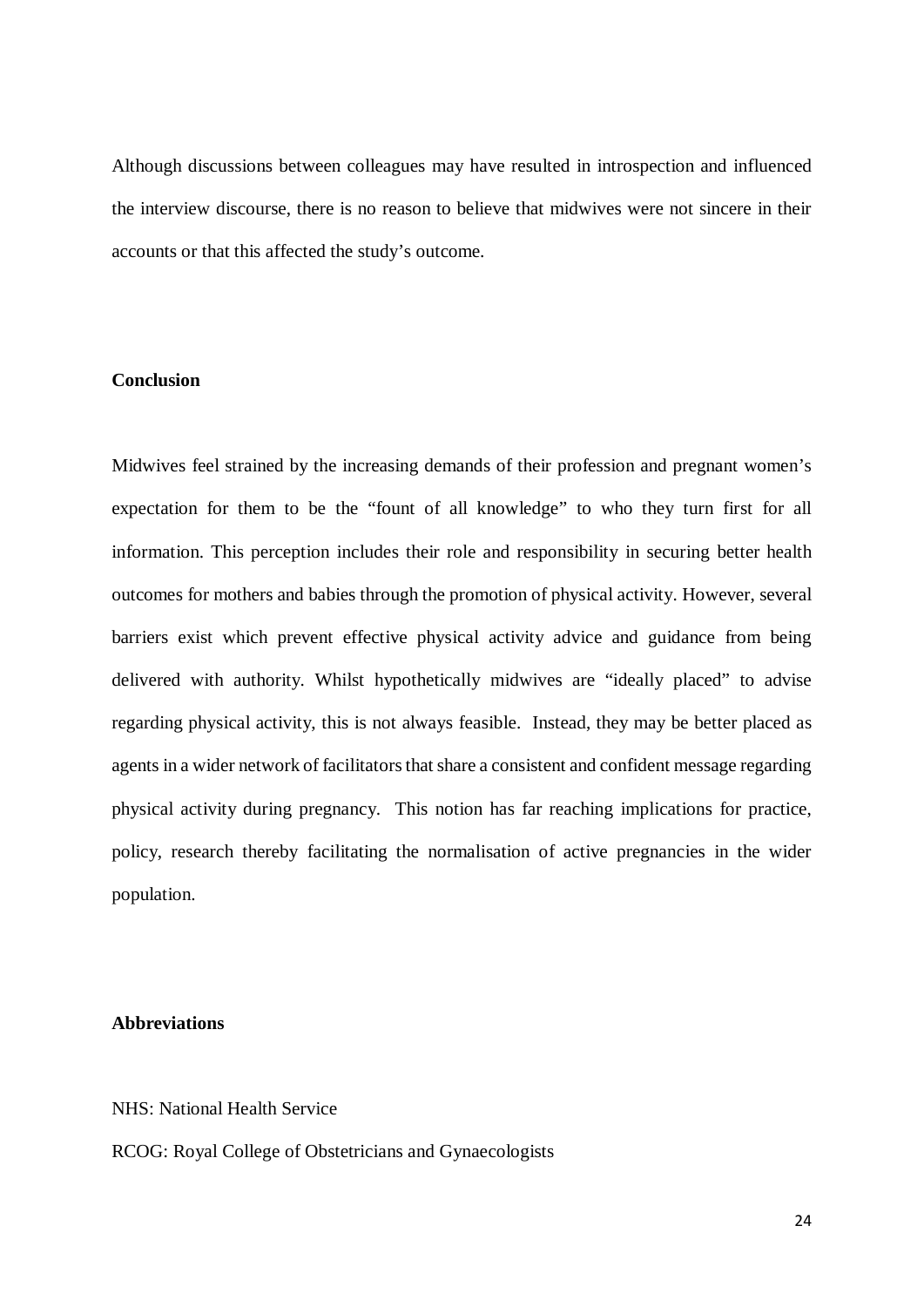#### **Declarations**

#### **Ethics approval and consent to participate**

Ethical approval to conduct the research was granted by the National Research Ethics Service (NRES) Committee of London - Camberwell St. Giles (reference number: 13/LO/1397) and permission to carry out the study was provided by the East Kent Hospitals University NHS Foundation Trust (EKHUFT; reference number: 2013/WOMHE/01).

# **Consent for publication**

Written informed consent was obtained from all participants.

#### **Availability of data and materials**

Further data concerning the mixed methods multiphase research project (e.g. methodology, first author's bias, reflexivity, etc.) and additional data (e.g. participant quotes, information sheet, consent form, demographics questionnaire, data analysis, etc.) pertaining to this transcript is available in the CReATE repository,

https://create.canterbury.ac.uk/15881/2/De%20Vivo.pdf

Interview transcripts will not be made available to protect participants' anonymity.

#### **Competing interests**

The authors declare that they have no competing interests.

# **Funding**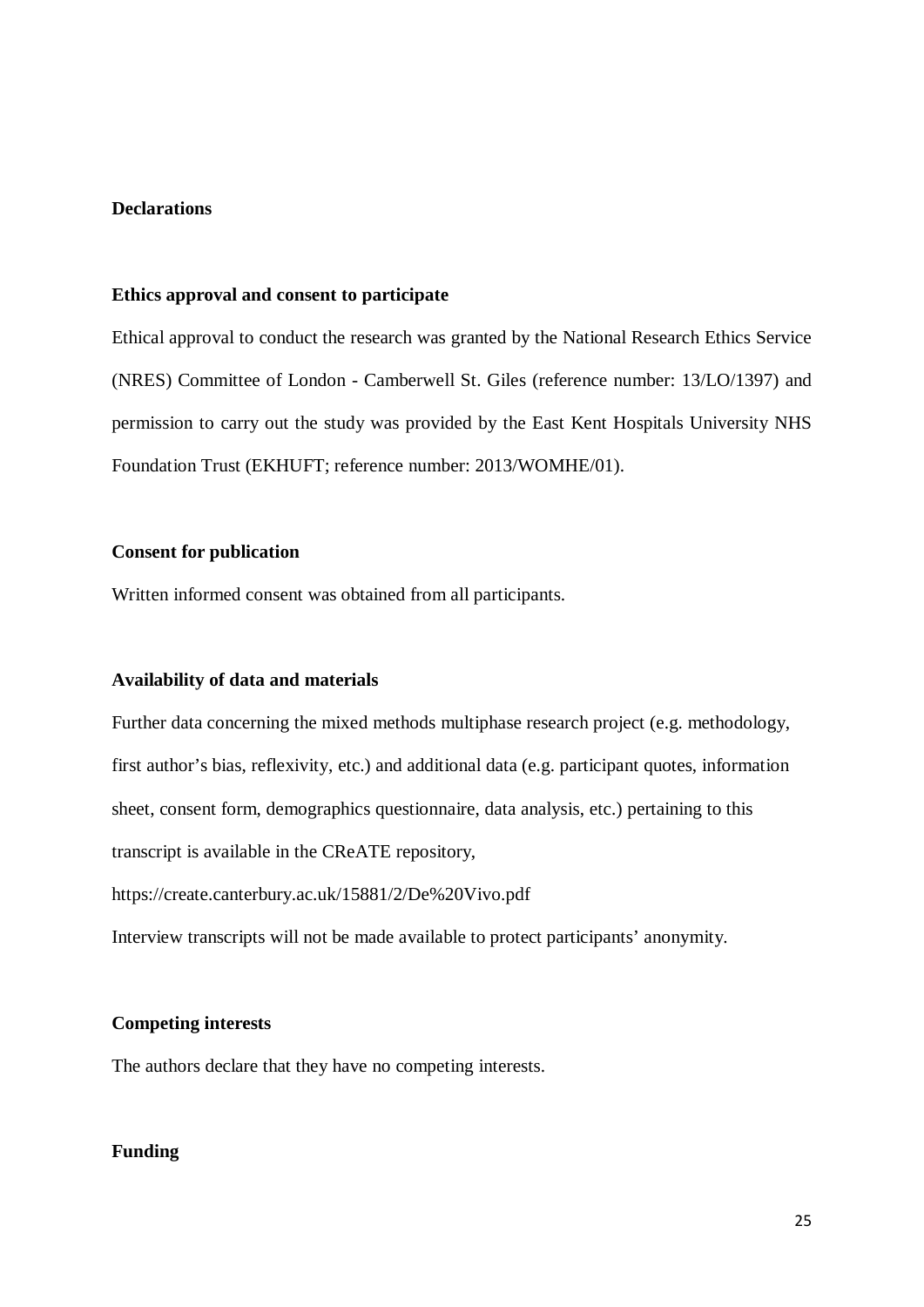No grant funding was received to conduct this study. This study forms part of the doctoral thesis of the first author who was supported by a scholarship from The Graduate School at Canterbury Christ Church University.

#### **Authors' contributions**

The study was conducted, analysed, interpreted, and written up by MDV as part of her doctoral thesis. In her supervisory role, HM made intellectual contributions throughout the entire process and duration of the study. HM has participated sufficiently in the work to take public responsibility for appropriate portions of the content and has agreed to be accountable for all aspects of the research by ensuring the accuracy and integrity of the work. Both authors have read and approved the final version of this manuscript.

# **Acknowledgements**

The authors would like to thank Dr Ellinor Olander and Prof Chris Beedie for reviewing earlier versions of this transcript. In addition, the authors also extend their sincere gratitude to all the midwives who gave up their time to take part in this research.

# **References**

[1] Artal R, O'Toole M. Guidelines of the American College of Obstetricians and Gynecologists for exercise during pregnancy and the postpartum period. BJSM. 2003; doi.org/10.1136/bjsm.37.1.6

[2] Mudd LM, Owe KM, Mottola, MF, Pivarnik, JM. Health benefits of physical activity during pregnancy: an international perspective. Med Sci Sports Exerc. 2013; doi:10.1249/MSS.0b013e31826cebcb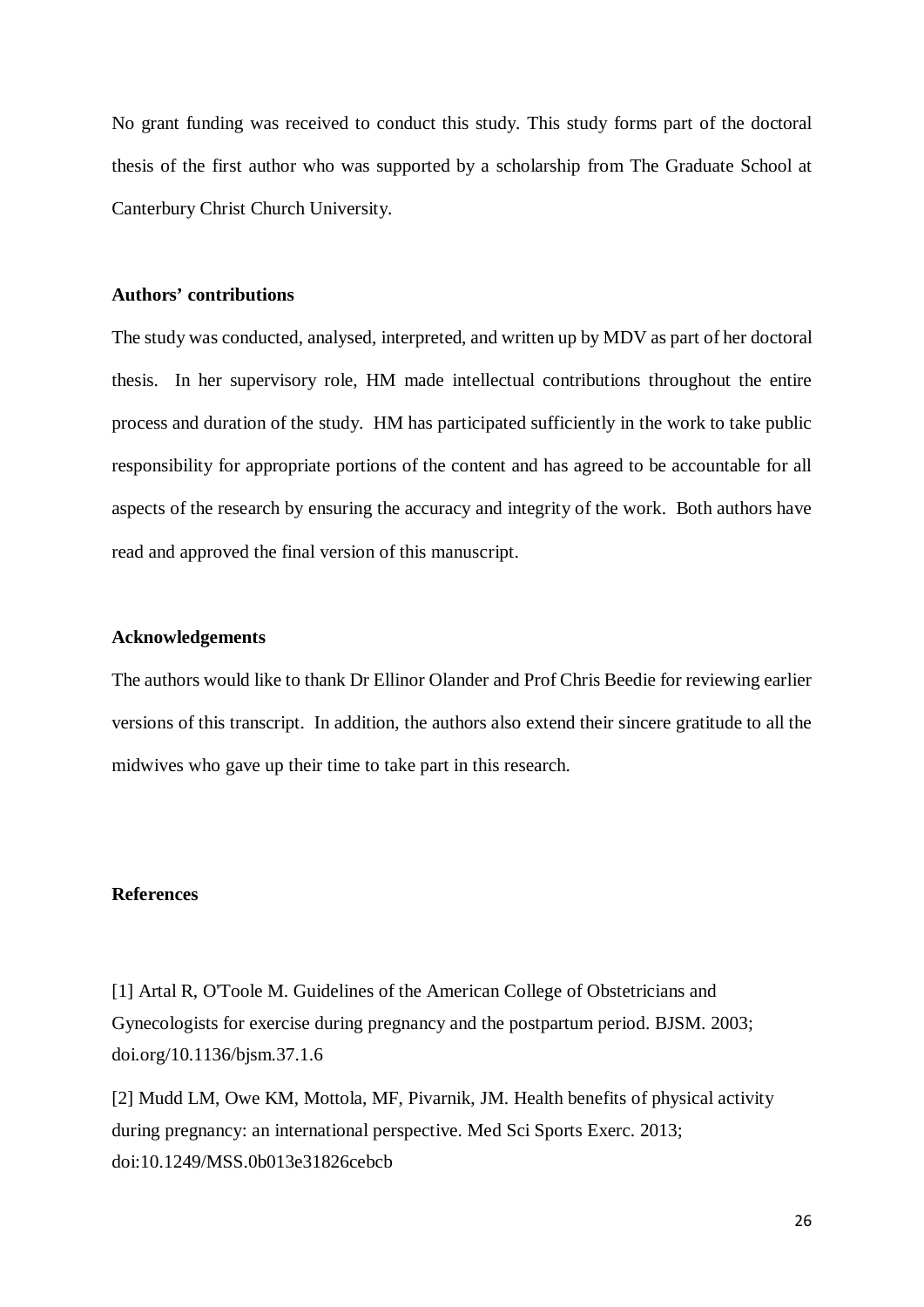[3] Gaston A, Cramp A. Exercise during pregnancy: A review of patterns and determinants. Journal of Science and Medicine in Sport. 2011; doi:10.1016/j.jsams.2011.02.006

[4] Phelan S. Pregnancy: a "teachable moment" for weight control and obesity prevention. American Journal of Obstetrics and Gynecology. 2010; doi:10.1016/j.ajog.2009.06.008

[5] Weir Z, Bush J, Robson SJ, McParlin C, Rankin J, Bell R. Physical activity in pregnancy: a qualitative study of the beliefs of overweight and obese pregnant women. BMC Pregnancy & Childbirth. 2010; doi: 10.1186/1471-2393-10-18

[6] Heslehurst N, Newham J, Maniatopoulos G, Fleetwood C, Robalino S, Rankin J. Implementation of pregnancy weight management and obesity guidelines: a meta-synthesis of healthcare professional's barriers and facilitators using the Theoretical Domains Framework. Obesity Reviews. 2014; doi: 10.1111/obr.12160

[7] National Institute for Health and Clinical Excellence. Weight management before, during and after pregnancy. 2010, [https://www.nice.org.uk/guidance/ph27]

[8] Reid H, Smith R, Calderwood C, Foster C. Physical activity and pregnancy: time for guidance in the UK. BJSM. 2017; doi:10.1136/bjsports-2016-097216

[9] Royal College of Obstetricians and Gynaecologists. Statement No.4. Exercise in pregnancy. 2006, [https://www.rcog.org.uk/en/guidelines-researchservices/guidelines/exercise-in-pregnancy-statement-no.4/]

[10] National Maternity Review. Better births. Improving outcomes of maternity services in England. A five year forward view for maternity care. 2016, [https://www.england.nhs.uk/wpcontent/uploads/2016/02/national-maternity-review-report.pdf]

[11] De Vivo M. Predicting and understanding physical activity behaviour during pregnancy: a multiphase investigation. 2017, [https://create.canterbury.ac.uk/15881/2/De%20Vivo.pdf]

[12] Clarke V, Braun V. Thematic analysis. In: Lyons E, Coyle A, editors. Analysing qualitative data in psychology. London: Sage Publications; 2016. p. 84-103.

[13] Guest, G., Bunce, A., & Johnson, L. How many interviews are enough? An experiment with data saturation and variability. Field Methods, 2006; doi: 10.1177/1525822X05279903

[14] Sparkes AC, Smith B. Qualitative research methods in sport, exercise and health. Abingdon: Routledge; 2014.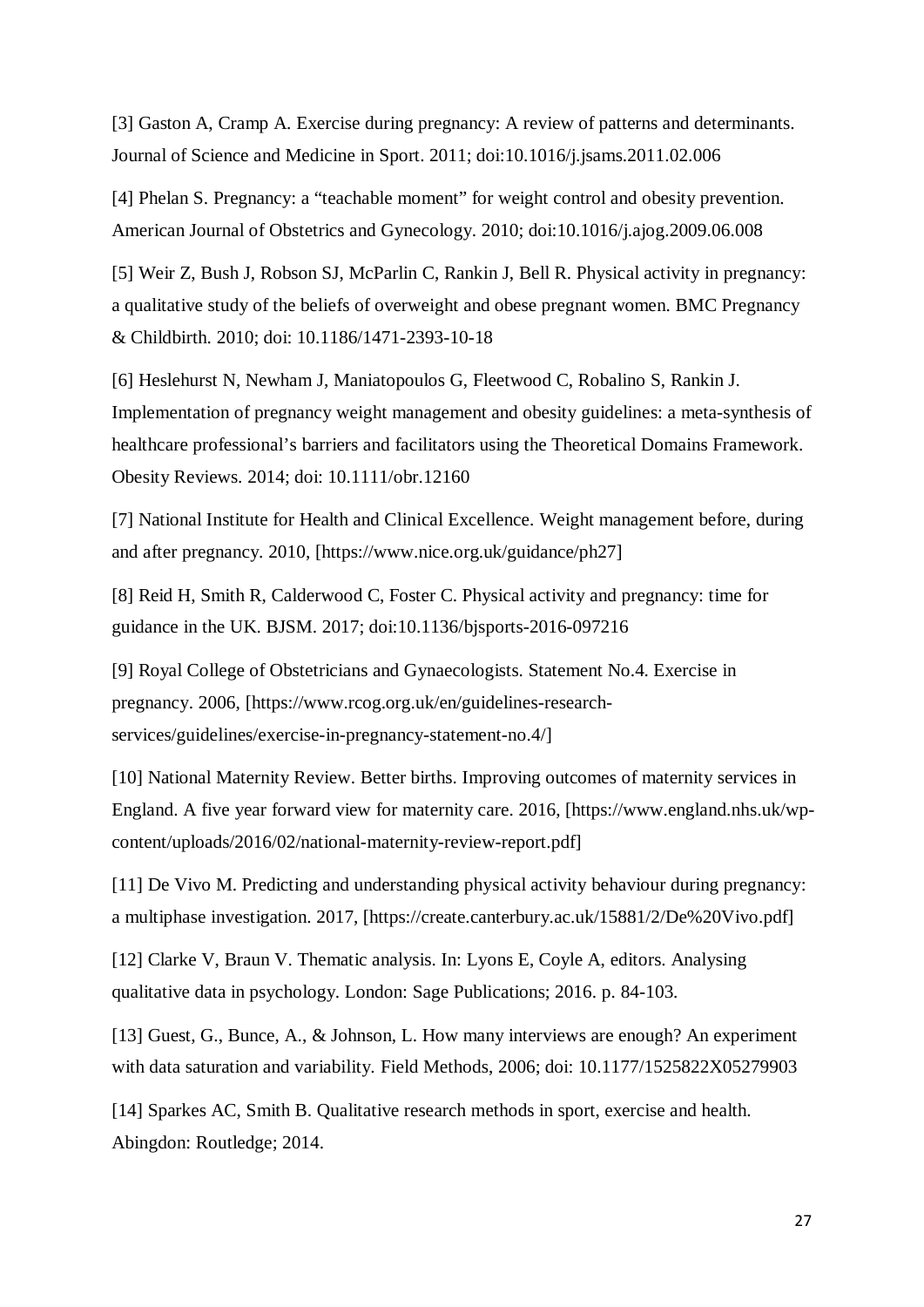[15] Olander EK, Atkinson L, Edmunds JK, French DP. The views of pre-and post-natal women and health professionals regarding gestational weight gain: An exploratory study. Sexual & Reproductive Healthcare. 2011; doi:10.1016/j.srhc.2010.10.004

[16] Stengel MR, Kraschnewski JL, Hwang SW, Kjerulff KH, Chuang CH. "What my doctor didn't tell me": Examining health care provider advice to overweight and obese pregnant women on gestational weight gain on physical activity. Women's Health Issues. 2012; doi: 10.1016/j.whi.2012.09.004

[17] Ferrari RM, Siega-Riz, AM, Evenson KR, Moos MK, Carrier KS. A qualitative study of women's perceptions of provider advice about diet and physical activity during pregnancy. Patient Education and Counseling. 2013; doi: 10.1016/j.pec.2013.01.011

[18] Evans K, Walters KA, Liechty T, LeFevour KM. Women's experiences of physically active leisure during pregnancy. Annals of Leisure Research. 2016; doi: 10.1080/11745398.2015.1135068

[19] Sanabria-Martinez G, Garcia-Hermoso A, Poyatos-Leon R, Alvarez-Bueno C, Sanchez-Lopez M, Martinez-Vizcaino V. Effectiveness of physical activity interventions on preventing gestational diabetes mellitus and excessive maternal weight gain: a meta-analysis. BJOG: An International Journal of Obstetrics and Gynecology. 2015; doi: 10.1111/1471-0528.13429

[20] Poyatos‐León R, García‐Hermoso A, Sanabria‐Martínez G, Álvarez‐Bueno C, Sánchez‐López M, Martínez‐Vizcaíno V. Effects of exercise during pregnancy on mode of delivery: a meta‐analysis. Acta Obstetricia et Gynecologica Scandinavica. 2015; doi:10.1111/aogs.12675

[21] De Vivo M, Hulbert S, Mills H, Uphill M. Examining exercise intention and behaviour during pregnancy using the Theory of Planned Behaviour: a meta-analysis. Journal of Reproductive and Infant Psychology. 2016; doi:10.1080/02646838.2015.1118022

[22] Royal College of Midwives. The RCM standards for midwifery services in the UK. 2016,

[https://www.rcm.org.uk/sites/default/files/RCM%20Standards%20for%20Midwifer y%20Services%20in%20the%20UK%20A4%2016pp%202016\_12.pdf]